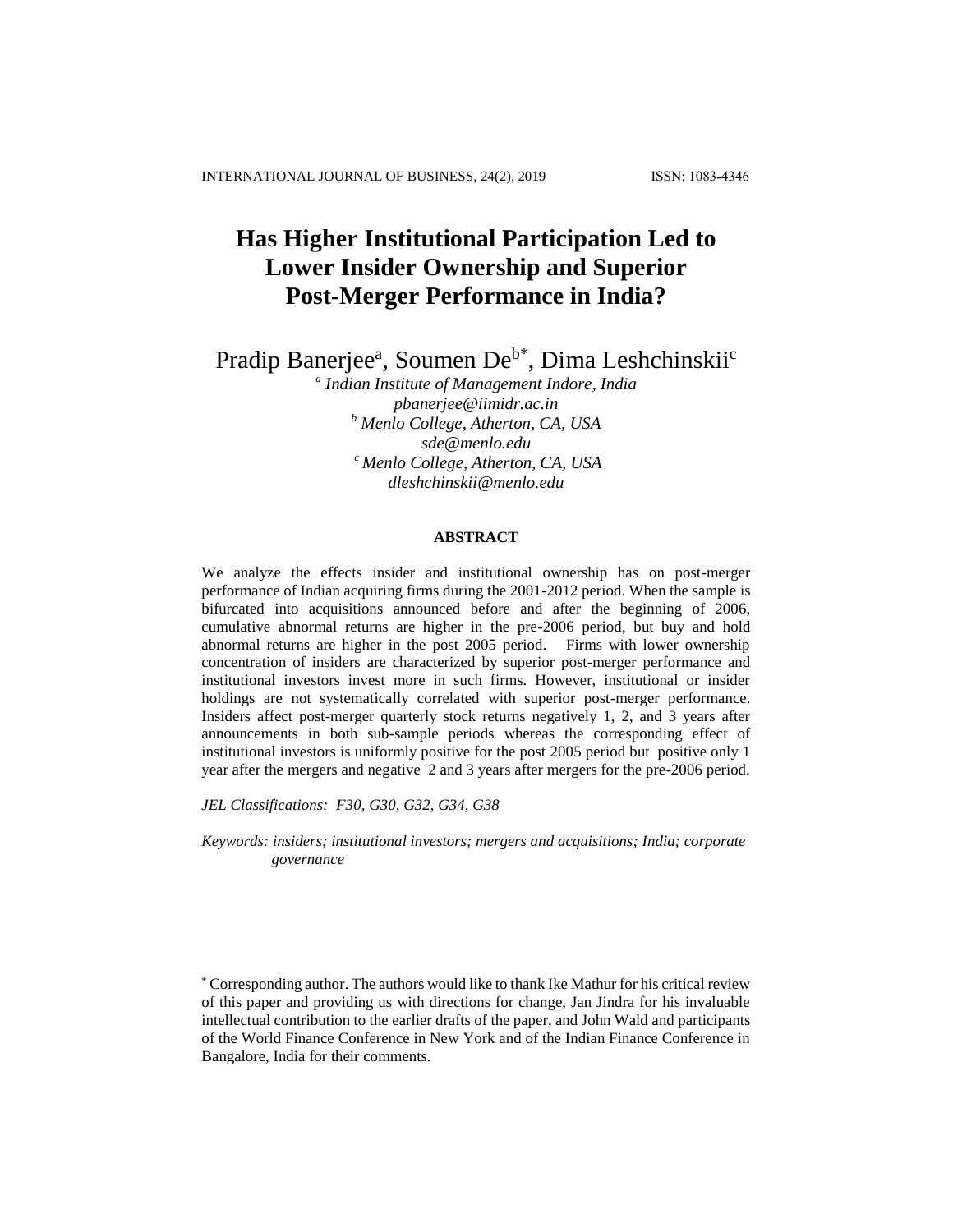#### **I. INTRODUCTION**

In this paper we analyze the relative impact of holdings by insiders<sup>1</sup> and institutional investors on the performance of acquiring firms in the context of mergers and acquisitions in India. We explore and measure the extent to which announcement-period short term abnormal returns and long term buy and hold abnormal returns to acquiring firms are explained by these holdings. We have chosen India because the government of India has encouraged small investors and institutional investors<sup>2</sup> – both foreign and domestic – to participate more actively in Indian capital markets and the goals of such policy directives have been to enhance the participation by diverse groups of shareholders in corporate decision making. <sup>3</sup> Whether the intended reduction in the dominance of insiders and the enhanced participation by institutional investors by way of long term investments in Indian companies have led to better performance on the part of Indian firms is an interesting empirical issue.

Insiders of corporations have been an integral and dominant part of Indian corporate culture promoted by the Companies Act of 1956. Despite efforts by the Securities Exchange Board of India (SEBI) in recent years to reduce the proportional holdings of insiders and thereby increase the ownership proportions of minority shareholders and financial institutions, $4$  ownership structure of Indian corporations continues to be dominated by holdings of insiders and persons acting in concert with them (Manos et al., 2007; Kumar, 2013). Foreign institutional investors' (FII) investment into India has risen appreciably since 1991, more so after 2005 when foreign direct investment (FDI) rose sharply and insiders of Indian corporations appeared to have committed to the idea of enhanced participation by professional managers in their firms.

The Indian government is serious about lowering the proportional holdings of insiders and increasing the holdings of small and institutional investors in Indian corporations.<sup>5</sup> Even though substantive measures have been implemented to encourage non-insider shareholder activism in Indian capital markets (Varottil, 2012), insiders allegedly continue to dominate Indian corporate ownership with seemingly little mitigating influence originating from either institutional investors or other minority shareholders.

However, institutional investors, both domestic and foreign, have on average held higher proportions of shares after 1991( Reserve Bank of India Statistics 2018) but their influence on the Indian corporate milieu in terms of size of corporate boards, investment decisions, M&A decisions and decisions related to accounting policies and disclosures and executive compensation have been at best limited. As per financial theory (Li et al., 2006; Admati et al., 1994; Maug, 1998; and Noe, 2002), institutional investors can be relied upon to bring about changes that can benefit minority shareholders and mitigate problems which both concentrated ownership by large shareholders and diverse ownership bring forth. Whether FIIs have a long term strategy with regard to their investment strategies in India is an unexplored issue even though there is evidence to indicate that India has become of late a tier one destination for foreign investors.<sup>7</sup> Nevertheless, FIIs have not only been welcomed by small shareholders at large in India but their portfolio strategies have also been closely followed by small shareholders (Prasanna, 2008). Also, foreign institutional investors and foreign independent individual investors have preferred to invest in Indian firms with lower levels of insider holdings (Prasanna, 2008).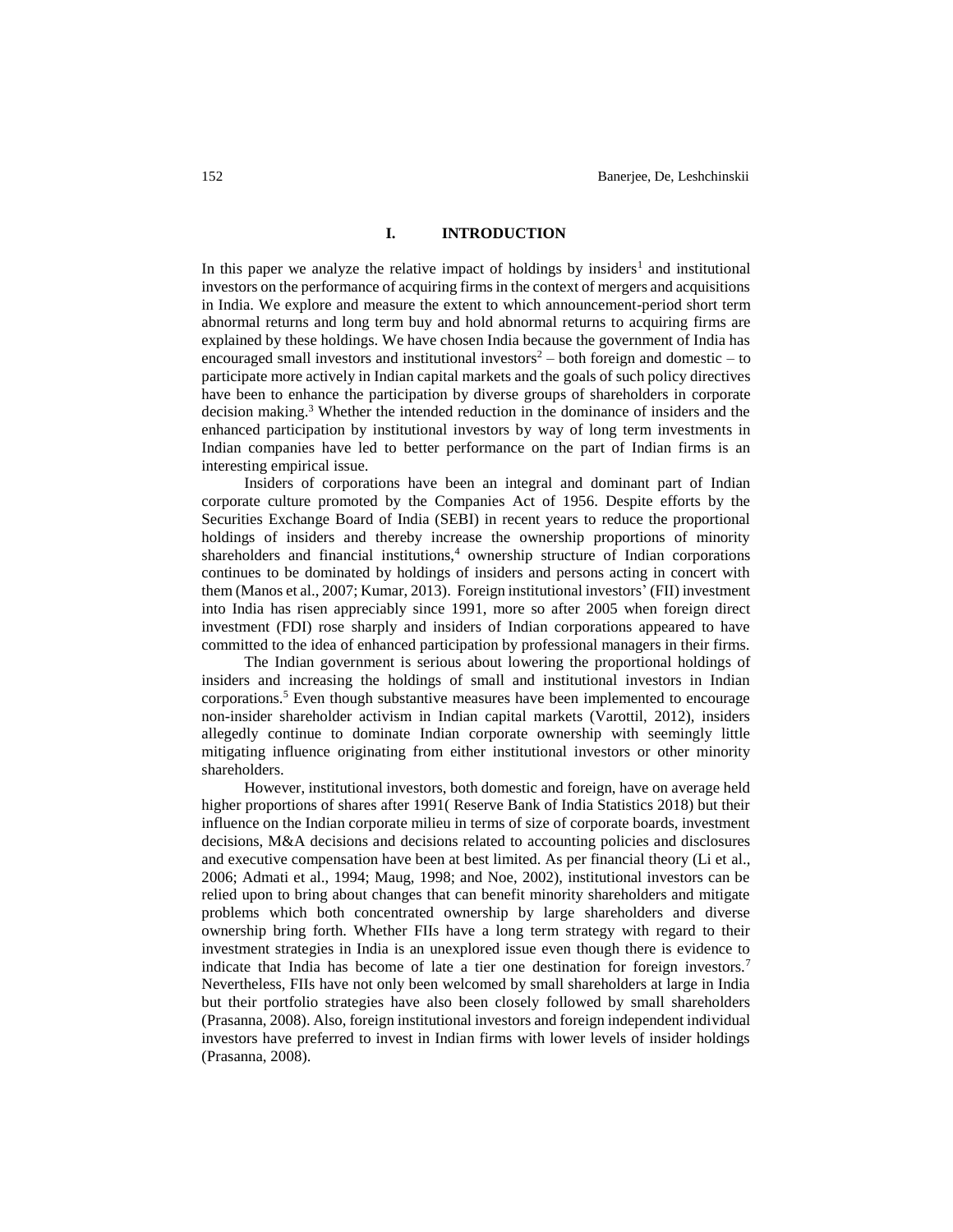The specific objectives of this study are to analyze whether (a) the increase in institutional ownership led to a corresponding decline in the ownership of insiders for the acquiring firms, (b) the enhanced ownership by institutional investors had any systematic effect on both the announcement-period and the long run buy and hold abnormal returns of acquiring firms, (c) institutional ownership relative to insiders had any significant effect on the post-merger operating performance of acquiring firms, and (d) the postmerger performance of acquiring firms (as measured by returns) for mergers announced prior to 2006 differs markedly from the post-merger performance of mergers announced after January 1, 2006.<sup>8</sup>

We find that institutional ownership did increase after 2005 along with insider holdings albeit at a higher pace. This finding does not corroborate the hypothesis that insiders reduced their holdings in Indian firms as institutional investors increased theirs. While both insider holdings and institutional investor' holdings in the quarter prior to the acquisition affect the long term buy and hold abnormal returns negatively, institutional investors affect the long term returns positively after 2005. Evidently, institutional investors played a positive role after 2005.

The remainder of the paper is organized as follows. Section II discusses briefly the evidence with regard to ownership structure and firm performance, first globally and then specifically for India. Section III develops the hypotheses for the paper. Data and methodology are described in Section IV. Empirical results are reported in Section V and Section VI concludes.

# **II. OWNERSHIP STRUCTURE AND FIRM PERFORMANCE: THE EVIDENCE**

The research into the effects institutional investors have on corporate governance and performance began with Brickley et al. (1988) and continued with McConnell and Servaes (1990), Nesbitt (1994), Smith (1996) and Del Guercio and Hawkins (1999) who demonstrated that monitoring by institutional investors can produce more focused, better performance by managers in corporations marked by possible agency conflicts. On the other hand, Agrawal and Knoeber (1996), Karpoff et al. (1996), Duggal and Millar (1999) and Faccio and Lasfer (2000) could not corroborate this positive relationship in their respective studies. Following the classification introduced by Brickley et al. (1988), Cornett et al. (2007) have shown that institutional investors who maintain an arm's length rather than a cozy relationship with the managers are able to effectuate better performance on the part of firms. Chen et al. (2007) have also shown that concentrated holdings of institutional investors with a long term horizon can lead to better performance in the context of mergers. McCahery et al. (2016) report that long term institutional investors less concerned with stock liquidity intervene more actively to push for superior performance.

Empirical evidence on the relation between ownership structure and postacquisition performance of Indian firms is scarce. Several studies that examine the relation between stock holdings of institutions and performance of Indian firms over time in general do not focus on post-merger performance (Sarkar and Sarkar, 1999 and 2000; Khanna and Palepu 2000; and Kali and Sarkar, 2005). Rajput (2015) has shown that foreign institutional holdings have a positive impact on return on equity (ROE) for firms in India. Selarka (2005) examines the relation between insiders' holdings and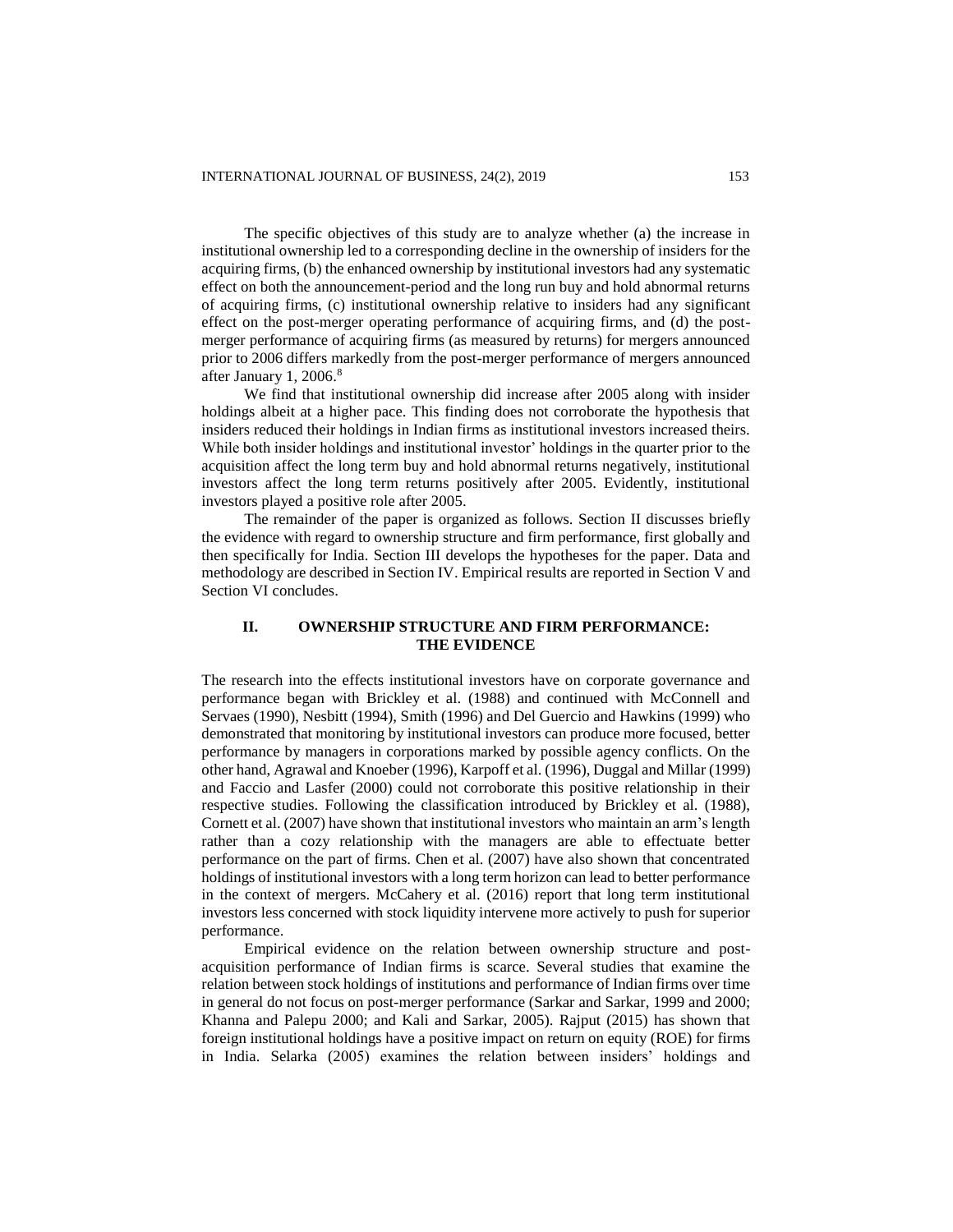performance of Indian firms and reports an inverted U-shaped relationship between insider's shareholdings and market to book value ratio. Ganguli and Agarwal (2009) analyzed market-based data for one year to explore the relationship between ownership concentration and performance for mid-size, listed Indian companies and found that higher ownership concentration had a positive effect on performance and vice versa. Banerjee et al. (2014) show that increased participation by foreign institutions in the context of mergers and acquisitions counteracts the effects of concentration of ownership by insiders. Bhaumik and Selarka (2012) show that ownership concentration of foreign investors leads to enhanced post-merger accounting profitability during the 2001- 2004 period.

In related research, Sarkar and Sarkar (2000) argue that Indian market is inefficient in restraining owner expropriation of small shareholder's value. Insiders are able to transfer wealth to themselves without effective resistance from minority shareholders. Also, domestic institutional investors who are supposed to safeguard the interests of small investors by actively monitoring the firm managers are in fact relatively inactive in India and tend to vote with the owners and/or managers (Khanna and Palepu, 2000). Since Indian insiders are generally known to be more concerned about power and control than about creating value (Manos et al., 2007), it is not clear whether the decision by insiders in India to welcome the role of professional managers in their organizations after 2005 to better position themselves against unprecedented competition from multinational corporations and foreign institutional investors did in fact lead to added value for predominantly insider-controlled Indian corporations.

#### **III. DEVELOPMENT OF THE HYPOTHESES**

That ownership structure and managerial control can influence firm performance has been amply documented in the financial literature (Jensen and Meckling, 1976; Grossman and Hart, 1986; Fama and Jensen, 1983; and Jensen, 1993). The theoretical foundations pertaining to ownership structure and firm performance stand on two pillars: dominant shareholders and minority shareholders. While the powers of dominant shareholders and their will and ability to monitor managers can lead to both better firm performance (Shleifer and Vishny, 1986 and 1997; Kahn and Winton, 1998; Maug, 1998; Chen et al., 2007) and to the free-rider problem (Admati et al., 1994; Claessens et al., 2000), dominant shareholders can also expropriate minority shareholders and as a result firm performance may indeed be worse in the presence of dominant shareholders (Morck et al., 1988; Shleifer and Vishny, 1997).

Concentrated ownership by way of family owners or a few large shareholders is a common characteristic of capital markets in developing or emerging economies (Claessens et al., 2000). The monitoring function of dominant shareholders and its effect on firm performance, which has been explored for developed economies, has not been widely studied empirically for developing economies. In the case of India, where expropriation of small shareholders by the dominant insiders is an issue of major concern (Bertrand et al., 2002), institutional investors are only beginning to play a significant role in mitigating the problems arising out of the dominance of insiders over the "silent" minority shareholders (Sahu et al., 2014).

One significant phenomenon observed during the decade following the year 2000 was an increase in the number of mergers and acquisitions undertaken in India (see Table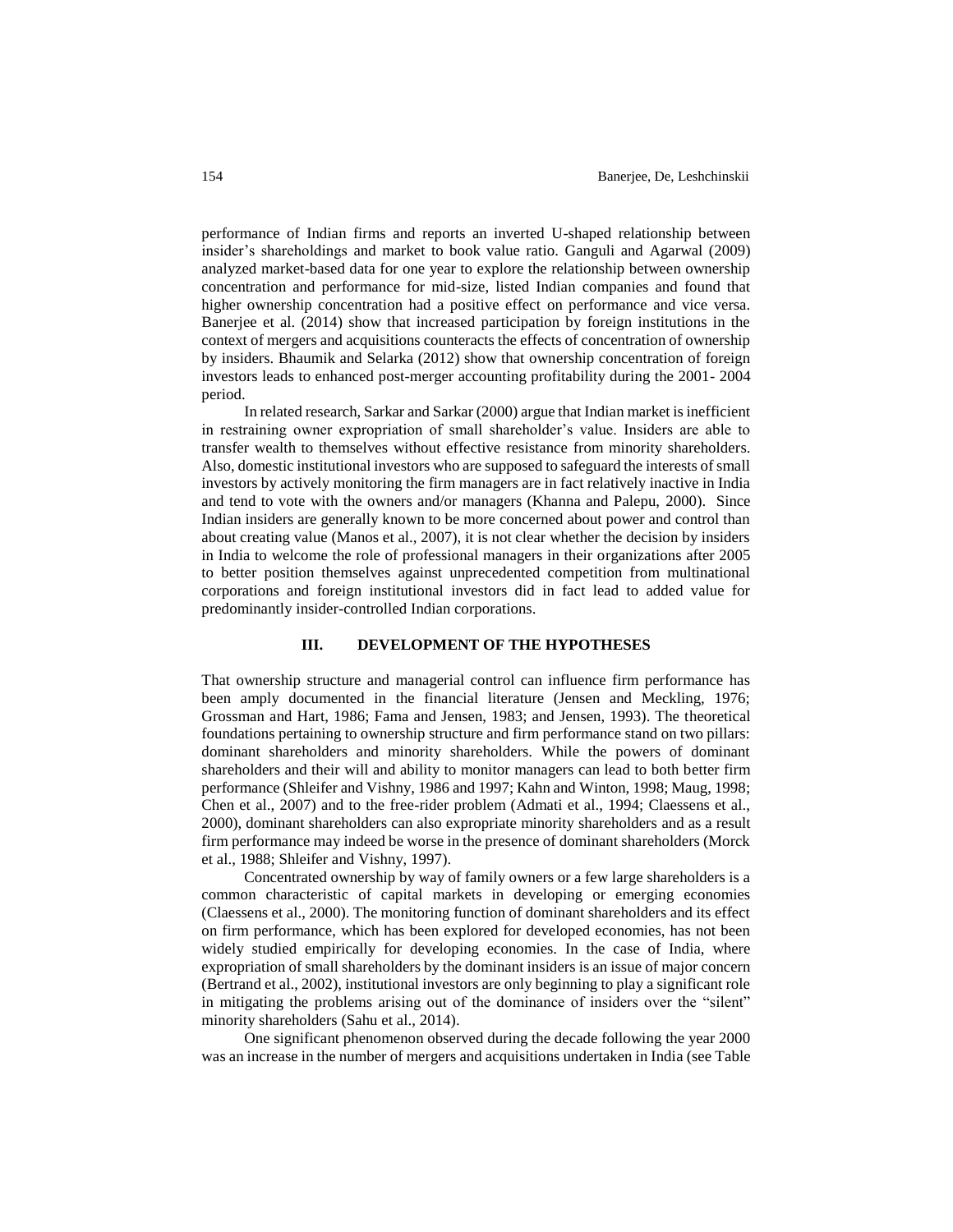1 later). Indian firms pursued mergers more vigorously in order to consolidate their positions in light of the new era of competition that unraveled once the economic reforms were enforced and foreigners were permitted to acquire Indian companies.<sup>9</sup> With mergers serving as the major event in which insiders and their associates acted in concert with other shareholders, it is natural to ask whether insiders' holdings were a significant determinant of post-merger success and also whether a relatively lower ownership concentration of insiders in acquiring firms delivered on average superior post-merger performance.

Financial theory posits that concentrated ownership can have both positive (efficient monitoring hypothesis of Grossman and Hart, 1986) and negative (expropriation-of-minority-shareholders hypothesis of La Porta et al., 1999; Claessens et al., 2000) influence on performance. The positive effect of concentrated ownership is especially observed in developing economies (Claessens and Djankov, 1999) where large block shareholders take it upon themselves to monitor the managers. Jensen and Meckling (1976) propose the convergence-of-interest hypothesis to support the positive effects of managerial ownership. Managers owning shares in firms will act in the best interests of shareholders, because with increasing ownership of the firms they manage, managers' interests will coincide with those of other shareholders. On the other hand, super-voting rights and the divergence between control rights and cash flow rights in developed economies permit controlling shareholders to expropriate value from minority shareholders to themselves (Denis and McConnell, 2003). Fama and Jensen (1983) provide the alternative argument by proposing that when managers own large stakes in firms, they are entrenched in the firm and are less subject to external monitoring and control mechanisms and are consequently less likely to maximize the welfare of all shareholders. Therefore, the effect of insiders' ownership on firm's value can express non-linear effects – relatively small managerial ownership aligns interests of shareholders and managers, while large shareholdings by managers eventually lead to the dissipation of gains which surface when managers begin to hold ownership stakes in the firms they manage (Stulz, 1988). Extending the argument to insider holdings in the Indian context where insiders are also the managing agents of the firm we can hypothesize that higher concentration of insider ownership may lead to inferior firm performance. Given the ambiguity of the effect of insider ownership on post-merger performance, we propose the following hypotheses:

*H1 Hypothesis One: During the period 2001 to 2012, Indian firms with lower concentration of insider ownership performed, on average, better after the completion of an acquisition than Indian firms with higher proportion of insider ownership.*

*H1A Alternative Hypothesis One: During the period 2001 to 2012, Indian firms with higher concentration of insider ownership performed, on average, better after the completion of an acquisition than Indian firms with lower proportion of insider ownership.*

These hypotheses test our conjecture that insider concentration has an effect on post-merger performance – either negative (H1) or positive (H1A). However, it is also plausible that both H1 and its alternative H1A will be rejected by the study, if there is no systematic relation between insiders' ownership and post-acquisition performance.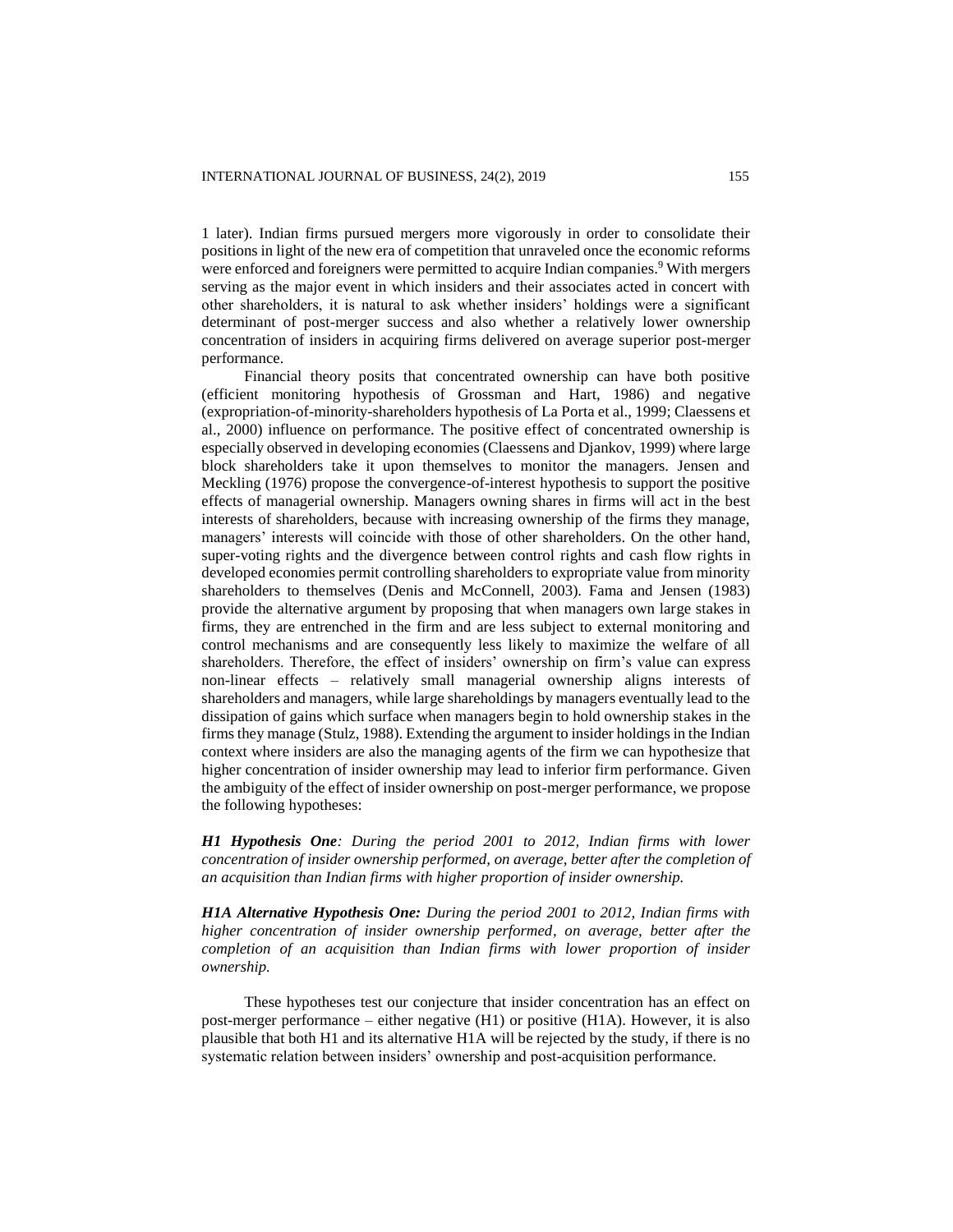Family-owned businesses and manager-controlled firms have coexisted in India ever since India gained independence and permitted foreign firms to operate in select Indian industries alongside Indian family-owned businesses (Balasubramanian and Anand, 2013). Foreign firms have operated under strict regulatory supervision in India and the Indian government continually fine-tuned its licensing policies to keep a check on the holding status of foreign companies in India. Often, foreign firms were barred from holding majority interest in Indian companies. This allowed Indian firms to maintain status quo without facing real threats of competition from foreign firms.

However the corporate culture in India underwent a sea change beginning with 2005/06, more than a decade after the Indian government initiated and implemented drastic economic reforms in the 1990s, allowing foreign firms to compete with Indian firms on a more equal footing. The opening up of foreigners' access to Indian equity markets and an overall increase in the level of foreign interest in Indian firms led to an unprecedented increase in the levels of inflows of FDIs into India. Concurrently, familyowned businesses began to incorporate professionalism into the managerial cadre, allowed managers more operating control, and institutional investors, especially foreign institutional investors raised their stakes in Indian firms.<sup>10</sup>

In fact, as has been reported by Prasanna (2008), foreign institutional investors prefer to invest in firms with lower insider concentration. That domestic institutional investors take their cues from foreign institutional investors has not been documented for the Indian context. As it is, domestic institutional investors tend to vote with the insiders and are not very active in monitoring the actions of the insiders. We explore in our study whether institutional investors as a whole increased their stakes in Indian acquiring firms as insiders reduced, if at all, theirs and whether this increase is systematically linked to superior post-merger performance by acquiring firms. Thus, the second hypothesis for the paper is predicated on the assumption that enhanced institutional ownership in Indian firms led to superior post-merger performance.

# *H2 Hypothesis Two: Firms with higher proportion of institutional ownership posted superior post-merger performance.*

Having considered the effect of ownership patterns on post-merger performance via hypotheses one and two, we now focus on the change in post-merger performance after 2005 which may have occurred on account of competition and the response of insiders to such nascent competition in the Indian corporate environment. The third hypothesis is based on the assumptions that the following three factors may have led to superior post-merger performance after 2005: (a) the marked increase in FDI flows into India during the 2005-06 period, (b) the resultant increase in foreign institutional ownership and (c) the willingness on the part of insiders to incorporate inputs from professional managers into decision making. The first two factors are presumably the primary influences and the third only secondary in terms of the combined impact the three factors might have had on the post-merger performance of firms. Thus, firms with lower concentration of insider ownership (and presumably higher proportion of institutional ownership) were more capable to adjust to the new economic landscape after 2005 since they began to recognize the value of professional managers and consequently post-merger performance improved on account of this reliance. We formulate the following hypothesis: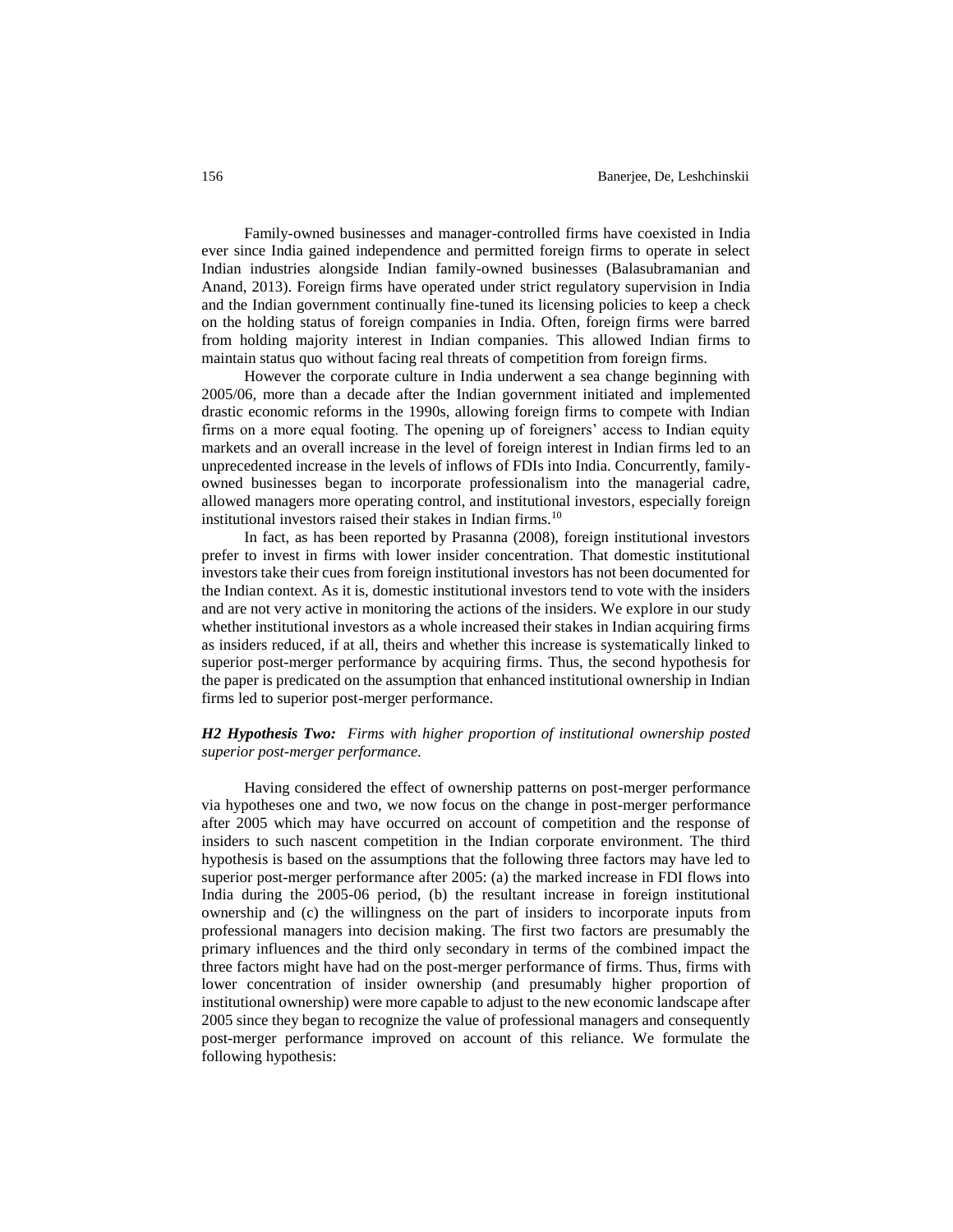*H3 Hypothesis Three: Firms performed better after acquisitions during the post 2005 era than after the ones during the 2001-2005 era.*

# **IV. DATA AND SAMPLE**

We compile a sample of completed Indian mergers and acquisitions announced between July 2001 and December 2012 from the mergers and acquisitions SDC database in Thomson One. The sample is then screened to satisfy the following criteria: both acquirers and targets are publicly listed Indian firms,<sup>11</sup> the acquisition status is stated as "completed" according to SDC, and the percentage of shares acquired, stock price, financial data and ownership data for both the target and acquirer firms should be available either from SDC or from the Prowess database of Centre for Monitoring the Indian Economy (CMIE). The final sample comprises 167 acquisitions undertaken by 101 acquiring firms. Definitions and source of data for each variable are listed in the Appendix.

Table 1 reports the number of acquisitions undertaken between 2001 and 2012 in our sample.<sup>12</sup> Clearly, there was more acquisition activity around the 2004-2005 period in terms of the number of acquisitions, which peaked in 2007 and then declined steadily until 2012.

# **Table 1**

# Number of acquisitions by calendar year

This table reports the number of acquisitions in our sample by calendar year. Not all acquisitions are used in every table because of possibly missing observations

| Number of Acquisitions |
|------------------------|
| 6                      |
| 6                      |
| 13                     |
| 18                     |
| 19                     |
| 22                     |
| 29                     |
| 17                     |
| 13                     |
| 13                     |
| 5                      |
| 6                      |
| 167                    |
|                        |

# **V. EMPIRICAL RESULTS**

## A. **Univariate Analysis**

We begin by compiling the descriptive statistics of the data variables and other calculated variables studied in this paper. Table 2 presents the sample characteristics and descriptive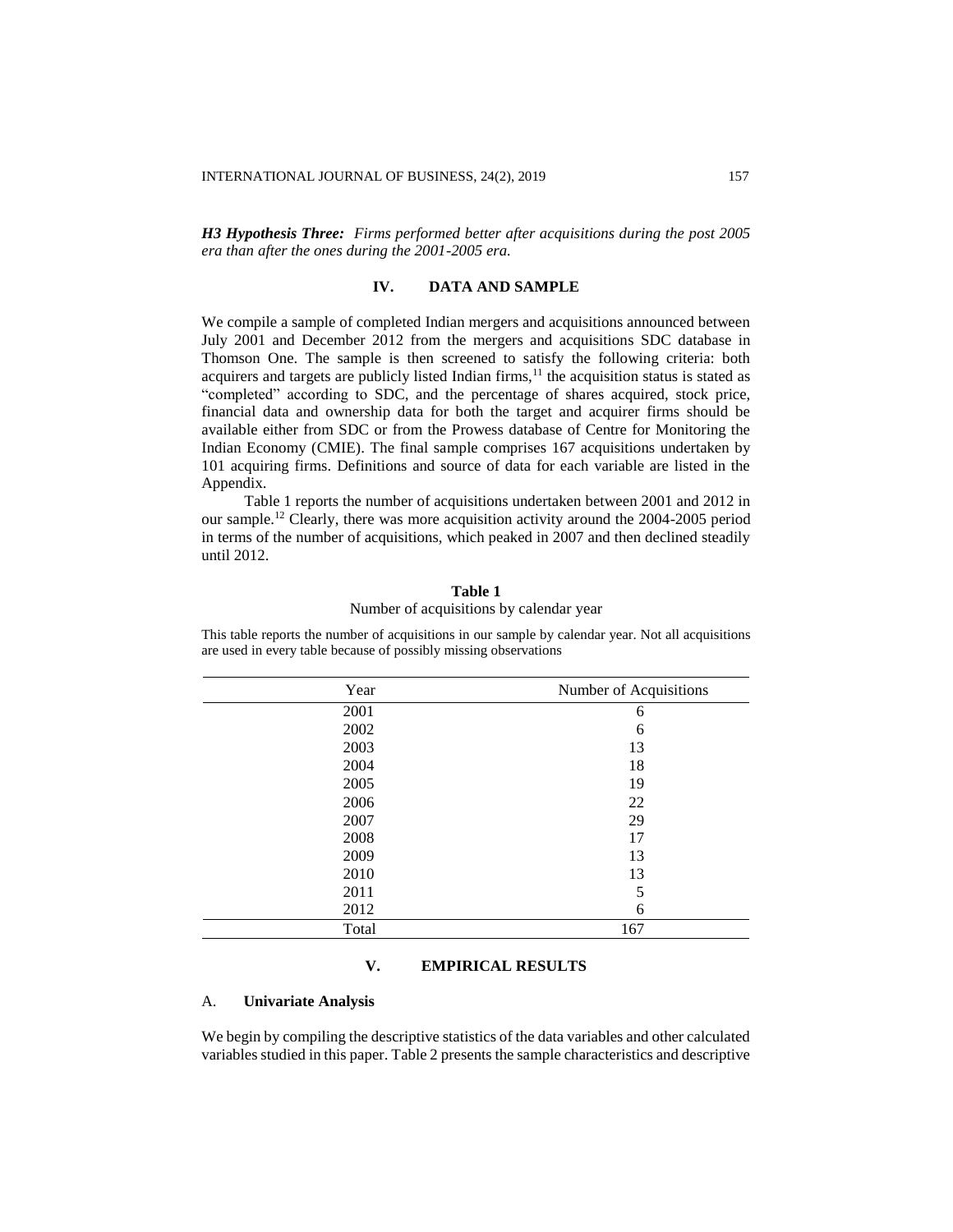statistics. The variables have been defined in the Appendix. We calculate the cumulative abnormal returns (CARs) for sample firms, and buy and hold abnormal returns (BHARs), during the announcement quarter, one, two and three years after the announcement of the merger.

For CARs and BHARs, we use a standard event study methodology.<sup>13</sup> First, using a market model we estimate betas of daily returns by regressing stock returns on daily Sensex Index returns using observations from one year to 20 days prior to acquisition announcement. Estimated betas are then used to predict stock returns (daily or quarterly) and abnormal returns are calculated as the difference between realized and predicted returns.

In addition to 3-day CARs and BHARs, we also report descriptive statistics for returns on assets (ROAs), and market to book (MTB) ratio for the value of equity for various time frames. Also reported are percentage ownership of all insiders, all institutional investors, corporate investors, outside individual investors and foreign institutional investors for the quarter before the announcement of the merger. The rationale for computing the ownership percentages one quarter before the announcement is predicated on the assumption that we are attempting to track ownership changes taking place before the change in firms' performance rather than ownership changes occurring as a response to improved performance of firms after the announcement of mergers. We also report the statistics of the following variables observed in the quarter before the announcement: acquirers' market capitalization, log of activity index and percentage ownership of a target firm by the acquirer before the acquisition. All indicator variables have been defined in the Appendix. Finally, we report the quasi Herfindahl-Hirschman Index measuring concentration by five groups of investors.

Both the 3-day CARs and BHAR in the announcement quarter show positive average and negative median returns in Table 2. Long-term BHARs are all positive, although non-monotonic – they are higher in years 1 and 3 than in year 2. Average returns are higher than median returns. Right skewness of long-run BHARs is consistent with event studies literature, as discussed in Kothari and Warner (2006), and indicates possible cross correlation of data, which we will discuss later.

ROA peaks at 5.71% one year after the announcement quarter and declines to 3.87% three years after the announcement. Market value of equity rises three years after the announcement. In general, the sample firms have lower ROAs three years after the announcement of mergers but their market value appears to be rising. One quarter before the announcement, insiders own 45.14%, institutional investors 20.98%, corporate investors 8.57%, outside individual investors 20.47% and foreign institutional investors owned 11.22%.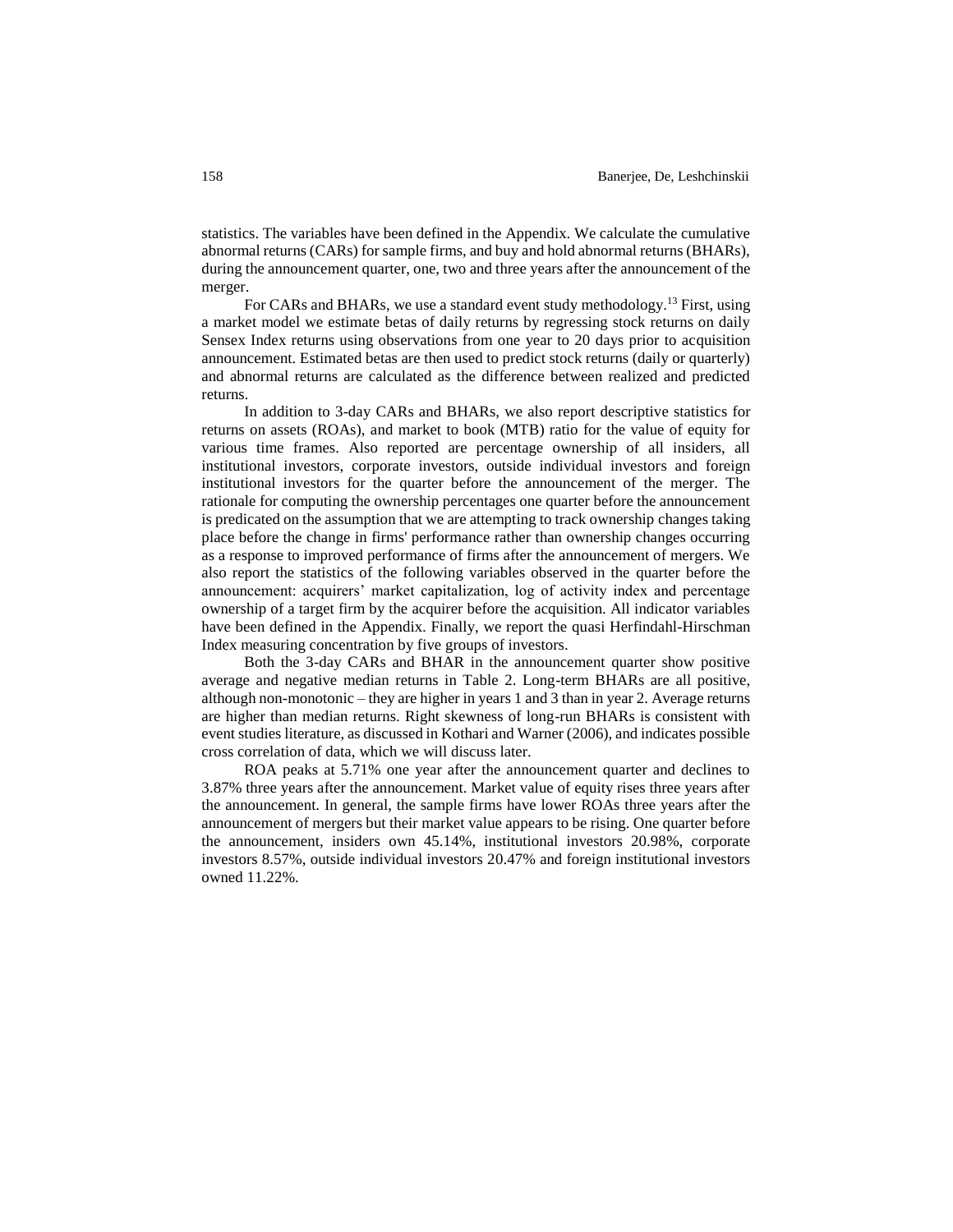# **Table 2** General statistics

This table reports statistics for the full sample of Indian companies, which were involved in M&As from July 2001 to December 2012 as acquirers. Unless indicated otherwise, the numbers refer to the quarter before the acquisition announcement. All variables are as described in Appendix.

|                                                                         | Average | Median   | Standard<br>Deviation | Maximum | Minimum    | Non-Missing<br>Observations | Missing<br>Observations |
|-------------------------------------------------------------------------|---------|----------|-----------------------|---------|------------|-----------------------------|-------------------------|
| Estimated beta                                                          | 0.90    | 0.91     | 0.93                  | 3.19    | (8.65)     | 148                         | 19                      |
| 3-Day CARs                                                              | 1.63%   | $-0.31%$ | 21.39%                | 118.94% | $-60.61%$  | 128                         | 39                      |
| BHARs in the quarter of acquisition<br>announcement                     | 4.57%   | $-2.25%$ | 33.98%                | 183.57% | $-58.53%$  | 140                         | 27                      |
| BHARs over one year after the quarter of<br>acquisition announcement    | 18.49%  | 8.63%    | 53.19%                | 240.98% | $-80.88%$  | 131                         | 36                      |
| BHARs over two years after the quarter<br>of acquisition announcement   | 7.29%   | 2.55%    | 87.16%                | 398.76% | $-314.14%$ | 122                         | 45                      |
| BHARs over three years after the quarter<br>of acquisition announcement | 21.64%  | 2.54%    | 125.53%               | 449.96% | -538.89%   | 108                         | 59                      |
| ROA in a quarter before acquisition<br>announcement                     | 1.50%   | 1.12%    | 2.61%                 | 18.55%  | $-5.13%$   | 133                         | 34                      |
| ROA in a quarter of acquisition<br>announcement                         | 1.94%   | 1.31%    | 5.56%                 | 31.81%  | $-34.50%$  | 136                         | 31                      |
| ROA over one year after the quarter of<br>acquisition announcement      | 5.71%   | 3.73%    | 10.60%                | 70.45%  | $-26.86%$  | 126                         | 41                      |
| ROA over two years after the quarter of<br>acquisition announcement     | 4.09%   | 2.74%    | 9.35%                 | 66.42%  | $-20.85%$  | 124                         | 43                      |
| ROA over three years after the quarter of<br>acquisition announcement   | 3.87%   | 3.29%    | 7.23%                 | 26.21%  | $-15.34%$  | 111                         | 56                      |
| Equity MTB Ratio in a quarter before<br>acquisition announcement        | 2.30    | 1.40     | 3.71                  | 30.20   | 0.00       | 148                         | 19                      |
| Equity MTB Ratio in a quarter of<br>acquisition announcement            | 2.00    | 1.49     | 1.99                  | 10.21   | 0.00       | 148                         | 19                      |
| Equity MTB Ratio one year after the<br>acquisition announcement         | 2.29    | 1.46     | 3.07                  | 19.21   | 0.00       | 146                         | 21                      |
| Equity MTB Ratio two years after the<br>acquisition announcement        | 2.35    | 1.21     | 3.50                  | 18.99   | 0.08       | 141                         | 26                      |
| Equity MTB Ratio three years after the<br>acquisition announcement      | 3.51    | 1.37     | 12.44                 | 100.43  | 0.10       | 127                         | 40                      |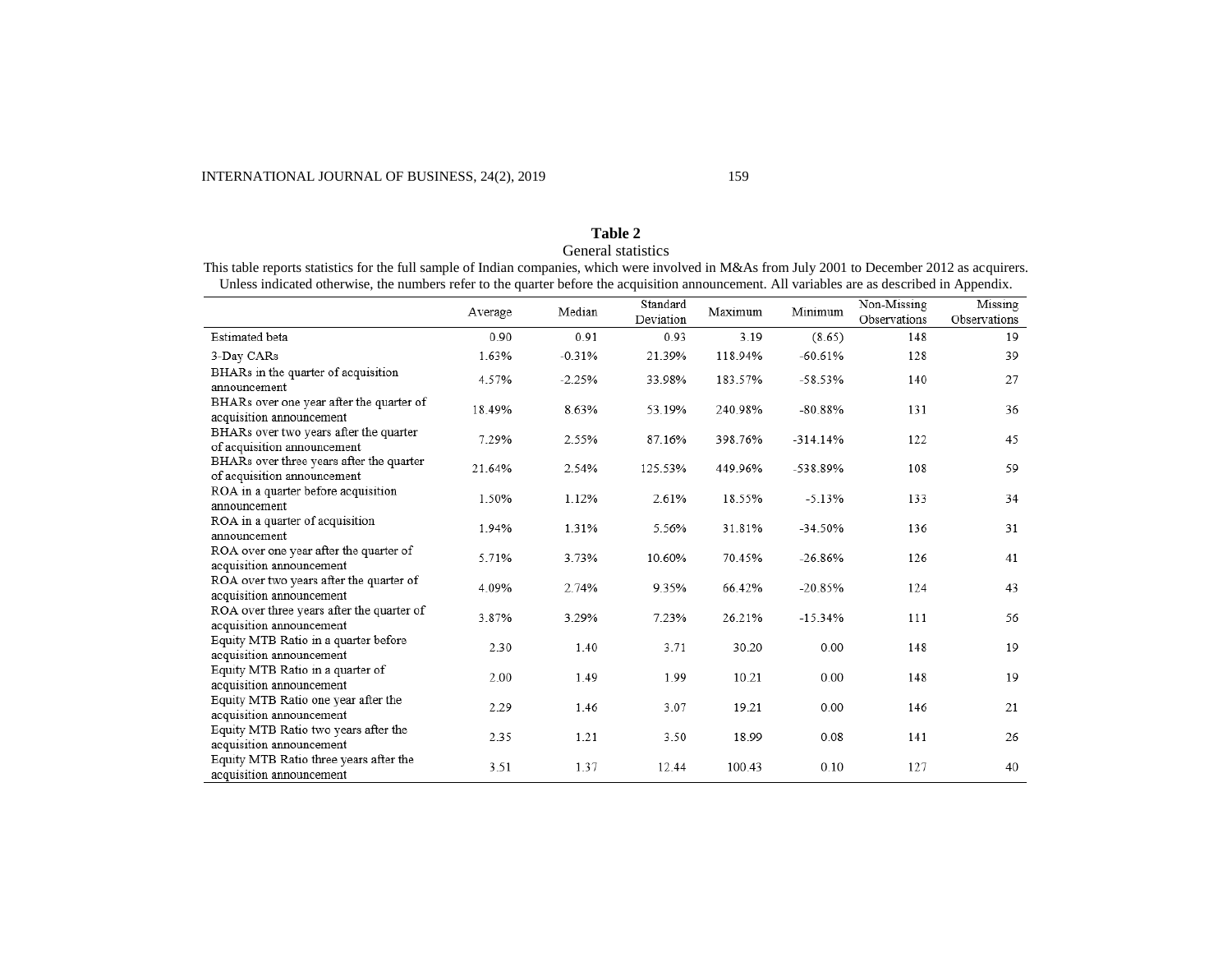| Table 2 (continued)                            |         |                          |                       |         |         |                             |                         |  |  |
|------------------------------------------------|---------|--------------------------|-----------------------|---------|---------|-----------------------------|-------------------------|--|--|
|                                                | Average | Median                   | Standard<br>Deviation | Maximum | Minimum | Non-Missing<br>Observations | Missing<br>Observations |  |  |
| Ownership % by all insiders                    | 45.14   | 47.57                    | 22.97                 | 98.62   | 0.00    | 153                         | 14                      |  |  |
| Ownership % by all institutions                | 20.98   | 13.54                    | 20.88                 | 89.44   | 0.00    | 153                         | 14                      |  |  |
| Ownership % by corporate investors             | 8.57    | 5.27                     | 9.28                  | 62.04   | 0.00    | 153                         | 14                      |  |  |
| Ownership % by outside individual<br>investors | 20.47   | 16.80                    | 14.10                 | 81.30   | 0.57    | 153                         | 14                      |  |  |
| Ownership % by foreign institutions            | 11.22   | 4.95                     | 14.17                 | 68.85   | 0.00    | 153                         | 14                      |  |  |
| Quasi Herfindahl-Hirschman Index               | 0.43    | 0.40                     | 0.13                  | 0.97    | 0.22    | 153                         | 14                      |  |  |
| Acquirer's Market Cap                          | 70,249  | 9,141                    | 126,090               | 655,716 | 14      | 152                         | 15                      |  |  |
| EPS                                            | 19.82   | 12.00                    | 25.13                 | 121.44  | (42.18) | 148                         | 19                      |  |  |
| Post Merger Indicator                          | 0.19    | 0.00                     | 0.39                  | 1.00    | 0.00    | 167                         | ۰                       |  |  |
| Overlap Indicator                              | 0.38    | 0.00                     | 0.49                  | 1.00    | 0.00    | 167                         | ۰                       |  |  |
| Crossholding indicator                         | 0.41    | 0.00                     | 0.49                  | 1.00    | 0.00    | 167                         | -                       |  |  |
| Logarithm of activity index                    | 0.00    | 0.00                     | 0.00                  | 0.01    | 0.00    | 166                         |                         |  |  |
| High Activity Indicator                        | 0.32    | 0.00                     | 0.47                  | 1.00    | 0.00    | 167                         | ۰                       |  |  |
| Low Activity Indicator                         | 0.23    | $\overline{\phantom{a}}$ | 0.42                  | 1.00    | ÷       | 167                         | ۰                       |  |  |
| Toehold (in %)                                 | 13.31   | 0.00                     | 20.49                 | 89.02   | 0.00    | 167                         | ۰                       |  |  |
| Same 4-digit SIC Indicator                     | 0.25    | 0.00                     | 0.43                  | 1.00    | 0.00    | 167                         |                         |  |  |

**Table 2 (continued)**

# **Table 3**

Comparison of subsamples observed before and after January 1, 2006

This table reports statistics for the full sample of Indian companies, which were acquirers in M&As from July 2001 to December 2012 and compares characteristics of these companies before and after January 1, 2006. All variables are as described in Appendix. \*, \*\*, and \*\*\* denote statistical significance at the 10%, 5%, and 1% level, respectively, for the test of differences in means and medians before and after January 1, 2006 subsamples.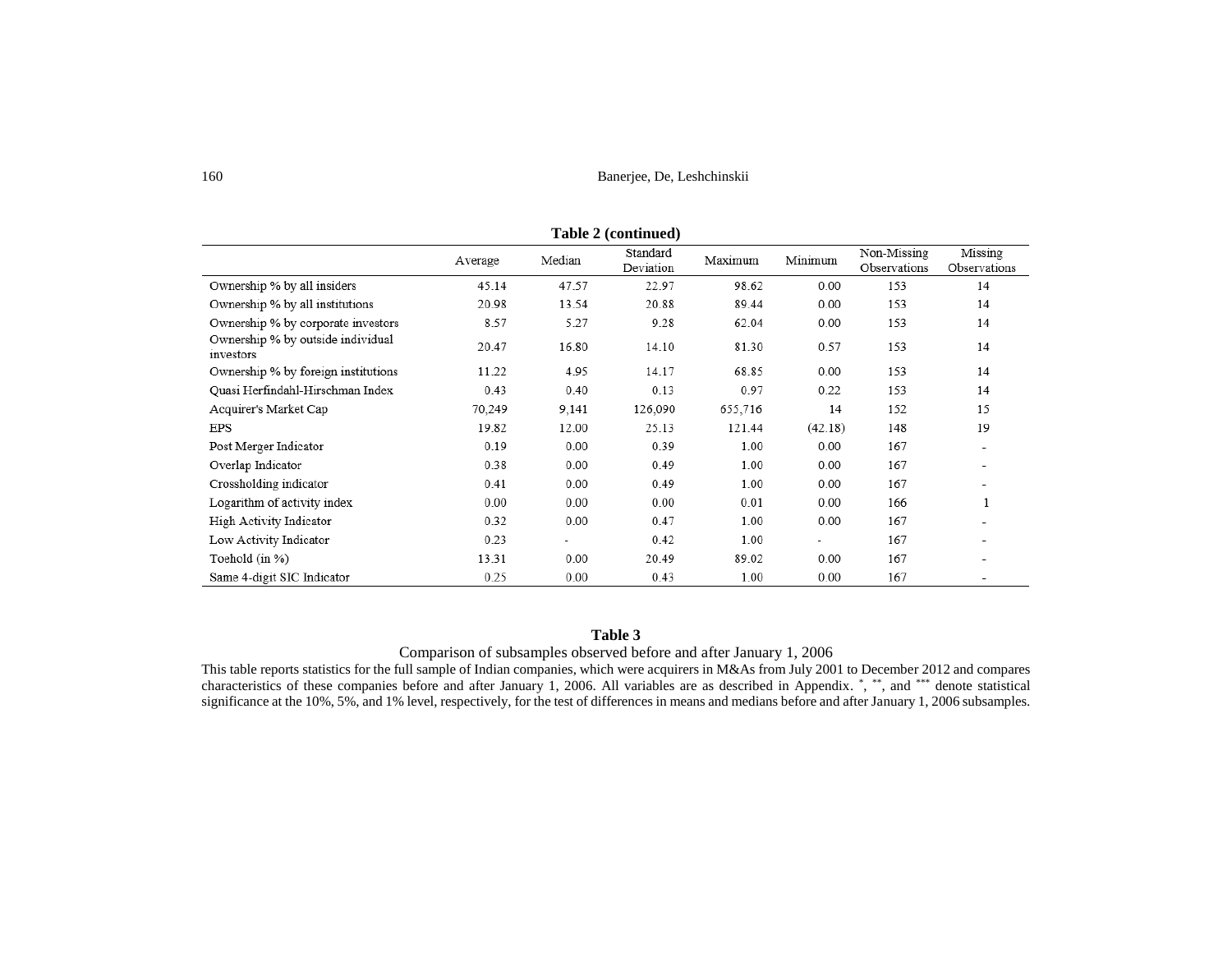# INTERNATIONAL JOURNAL OF BUSINESS, 24(2), 2019 161

|                                                                      |     |                  | Time<br>Full Sample |                       |  |
|----------------------------------------------------------------------|-----|------------------|---------------------|-----------------------|--|
|                                                                      |     |                  | Before 2006         | After January 1, 2006 |  |
|                                                                      |     | 167 observations | 73 observations     | 94 observations       |  |
|                                                                      |     | (1)              | (2)                 | (3)                   |  |
| Estimated beta                                                       | Ave | 0.90             | 0.81                | 0.96                  |  |
|                                                                      | Med | 0.91             | 0.98                | 0.87                  |  |
| 3-Day CARs                                                           | Ave | 1.63%            | 5.96%               | $-0.96%$              |  |
|                                                                      | Med | $-0.31%$         | $-0.31%$            | $-0.32%$              |  |
| BHARs in the quarter of acquisition announcement                     | Ave | 4.57%            | $-3.17%$            | 9.73%**               |  |
|                                                                      | Med | $-2.25%$         | $-6.49%$            | $0.13\%$ **           |  |
| BHARs over one year after the quarter of acquisition announcement    | Ave | 18.49%           | 19.62%              | 17.75%                |  |
|                                                                      | Med | 8.63%            | 13.65%              | 8.51%                 |  |
| BHARs over two years after the quarter of acquisition announcement   | Ave | 7.29%            | 12.34%              | 3.67%                 |  |
|                                                                      | Med | 2.55%            | 9.02%               | $-5.06%$              |  |
| BHARs over three years after the quarter of acquisition announcement | Ave | 21.64%           | 21.56%              | 21.70%                |  |
|                                                                      | Med | 2.54%            | $-7.46%$            | 8.09%                 |  |
| ROA in a quarter before acquisition announcement                     | Ave | 1.50%            | 1.16%               | 1.80%                 |  |
|                                                                      | Med | 1.12%            | 0.80%               | 1.39%*                |  |
| ROA in a quarter of acquisition announcement                         | Ave | 1.94%            | 0.35%               | 3.35%***              |  |
|                                                                      | Med | 1.31%            | 0.57%               | 1.70%***              |  |
| ROA over one year after the quarter of acquisition announcement      | Ave | 5.71%            | 5.09%               | 6.27%                 |  |
|                                                                      | Med | 3.73%            | 3.00%               | 4.56%**               |  |
| ROA over two years after the quarter of acquisition announcement     | Ave | 4.09%            | 4.19%               | 4.00%                 |  |
|                                                                      | Med | 2.74%            | 1.55%               | 3.26%                 |  |
| ROA over three years after the quarter of acquisition announcement   | Ave | 3.87%            | 3.26%               | 4.50%                 |  |
|                                                                      | Med | 3.29%            | 1.61%               | 3.49%                 |  |
| Equity MTB Ratio in a quarter before acquisition announcement        | Ave | 2.30             | 1.19                | $3.13***$             |  |
|                                                                      | Med | 1.40             | 0.75                | $2.09***$             |  |
| Equity MTB Ratio in a quarter of acquisition announcement            | Ave | 2.00             | 1.27                | $2.53***$             |  |
|                                                                      | Med | 1.49             | 1.00                | $1.82***$             |  |
| Equity MTB Ratio one year after the acquisition announcement         | Ave | 2.29             | 1.87                | 2.61                  |  |
|                                                                      | Med | 1.46             | 1.19                | 1.56                  |  |
| Equity MTB Ratio two years after the acquisition announcement        | Ave | 2.35             | 2.50                | 2.23                  |  |
|                                                                      | Med | 1.21             | 1.21                | 1.24                  |  |
| Equity MTB Ratio three years after the acquisition announcement      | Ave | 3.51             | 1.67                | $5.16*$               |  |
|                                                                      | Med | 1.37             | 1.05                | $1.64**$              |  |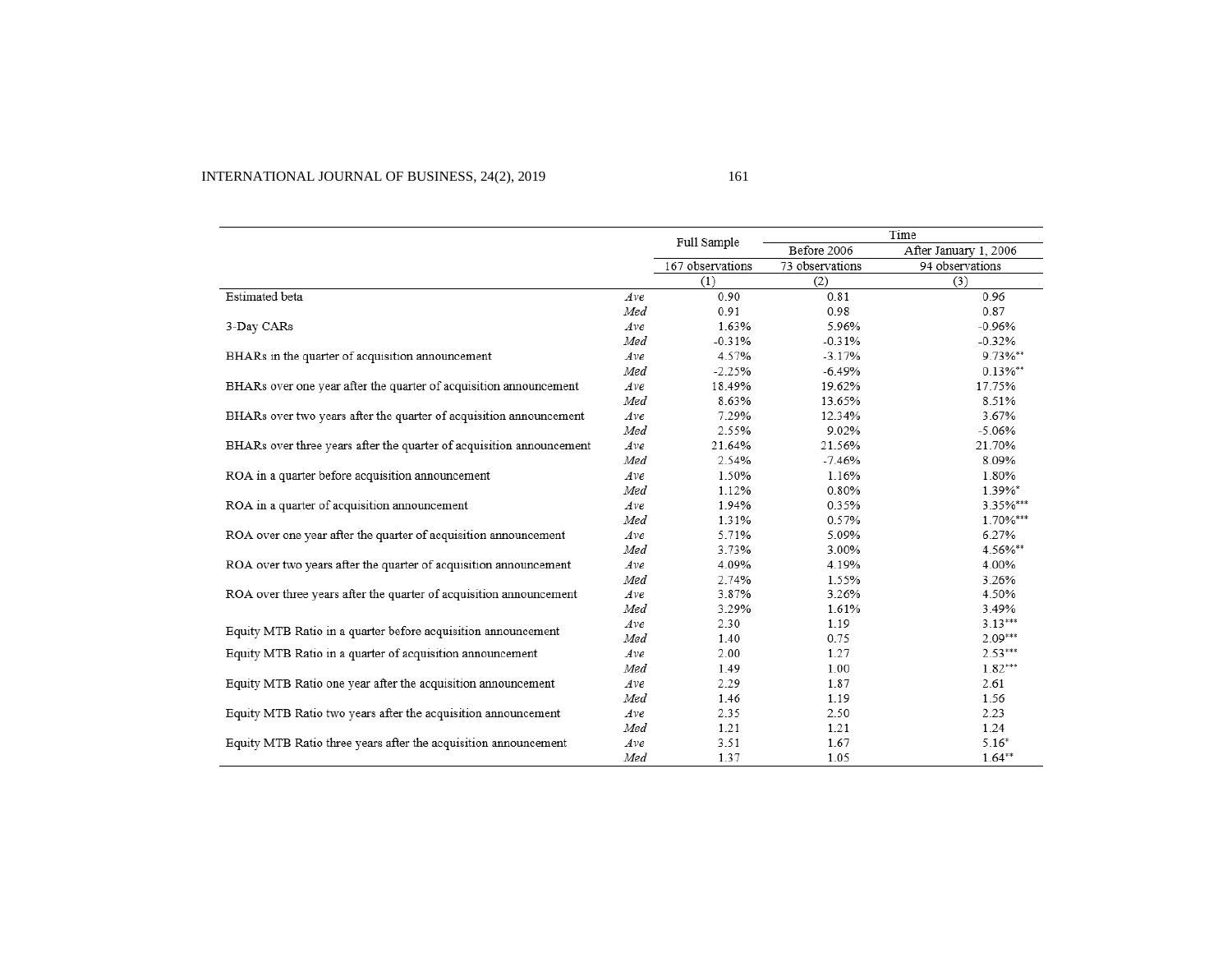|                                             |     | Full Sample      | Time            |                       |  |
|---------------------------------------------|-----|------------------|-----------------|-----------------------|--|
|                                             |     |                  | Before 2006     | After January 1, 2006 |  |
|                                             |     | 167 observations | 73 observations | 94 observations       |  |
|                                             |     | (1)              | (2)             | (3)                   |  |
| Ownership % by all insiders                 | Ave | 45.14            | 44.90           | 45.33                 |  |
|                                             | Med | 47.57            | 48.16           | 47.47                 |  |
| Ownership % by all institutions             | Ave | 20.98            | 18.65           | 22.80                 |  |
|                                             | Med | 13.54            | 10.42           | 15.77                 |  |
| Ownership % by corporate investors          | Ave | 8.57             | 8.63            | 8.53                  |  |
|                                             | Med | 5.27             | 5.48            | 5.10                  |  |
| Ownership % by outside individual investors | Ave | 20.47            | 22.28           | 19.06                 |  |
|                                             | Med | 16.80            | 19.82           | 16.18                 |  |
| Ownership % by foreign institutions         | Ave | 11.22            | 10.48           | 11.80                 |  |
|                                             | Med | 4.95             | 1.78            | 7.89                  |  |
| Quasi Herfindahl-Hirschman Index            | Ave | 0.43             | 0.44            | 0.43                  |  |
|                                             | Med | 0.40             | 0.42            | 0.38                  |  |
| Acquirer's Market Cap                       | Ave | 70,249           | 32,110          | 98,743***             |  |
|                                             | Med | 9,141            | 2,955           | 16,506***             |  |
| <b>EPS</b>                                  | Ave | 19.82            | 16.83           | 22.10                 |  |
|                                             | Med | 12.00            | 8.30            | $16.59**$             |  |
| Post Merger Indicator                       | Ave | 0.19             | 0.15            | 0.21                  |  |
|                                             | Med | 0.00             | 0.00            | 0.00                  |  |
| Overlap Indicator                           | Ave | 0.38             | 0.37            | 0.39                  |  |
|                                             | Med | 0.00             | 0.00            | 0.00                  |  |
| Crossholding indicator                      | Ave | 0.41             | 0.32            | $0.49**$              |  |
|                                             | Med | 0.00             | 0.00            | 0.00                  |  |
| Logarithm of activity index                 | Ave | 0.00             | 0.00            | 0.00                  |  |
|                                             | Med | 0.00             | 0.00            | $0.00***$             |  |
| High Activity Indicator                     | Ave | 0.32             | 0.58            | $0.13***$             |  |
|                                             | Med | 0.00             | 1.00            | $0.00***$             |  |
| Low Activity Indicator                      | Ave | 0.23             | 0.27            | 0.20                  |  |
|                                             | Med | 0.00             | 0.00            | 0.00                  |  |
| Toehold (in %)                              | Ave | 13.31            | 12.23           | 14.14                 |  |
|                                             | Med | 0.00             | 0.00            | 0.00                  |  |
| Same 4-digit SIC Indicator                  | Ave | 0.25             | 0.25            | 0.24                  |  |
|                                             | Med | 0.00             | 0.00            | 0.00                  |  |

**Table 3** (continued)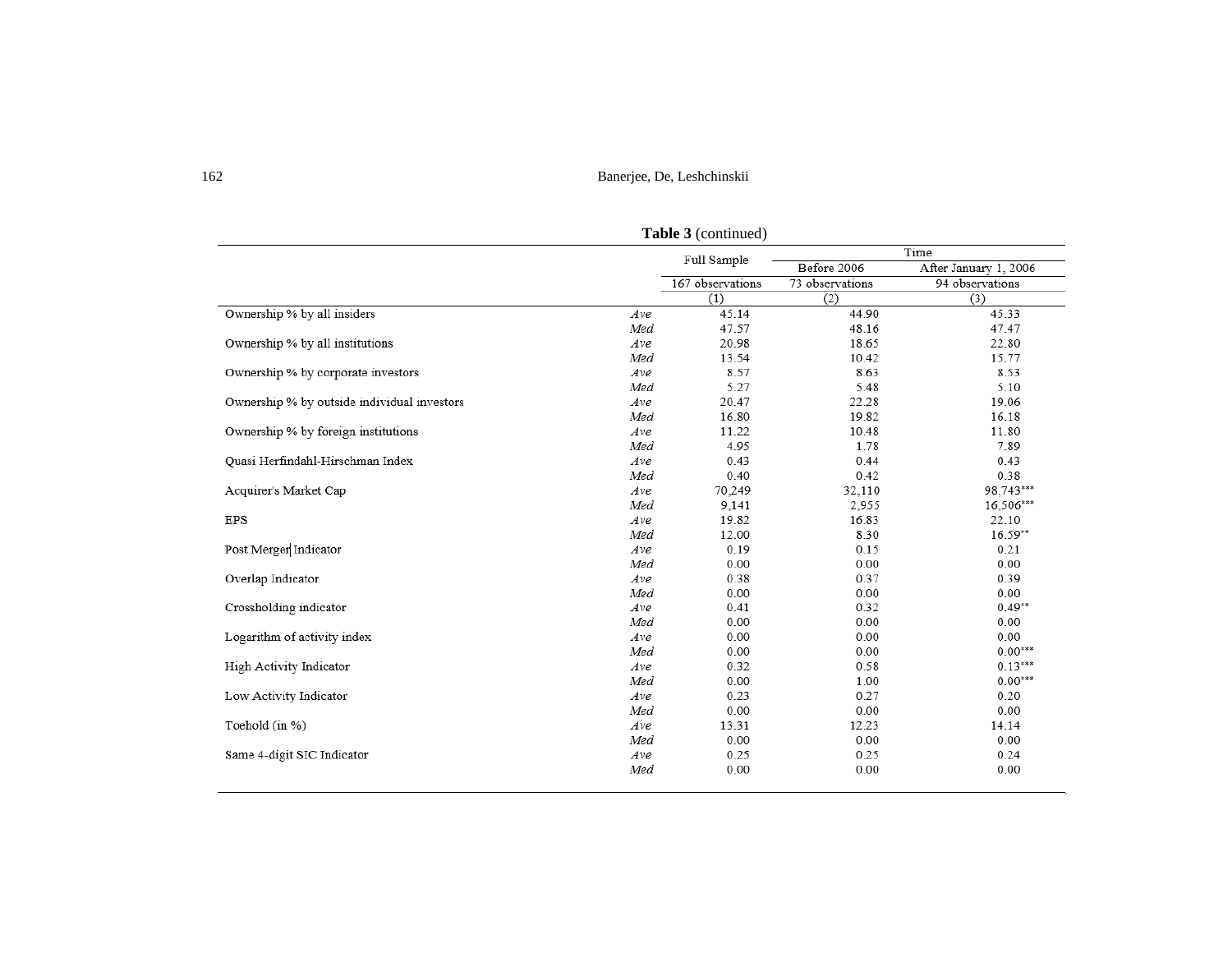Table 3 replicates the analysis of Table 2, but the sample is now stratified according to whether the acquisition was announced before or after January 1, 2006. Column 2 presents the results for the sample of mergers that were announced before January 1, 2006, later in the paper referred to as pre-2006, and Column 3 presents the results for the sample of firms that announced mergers after January 1, 2006, later in the paper referred to as post 2005. Figures in column 3 also show the statistical significance of the differences in the means and median coefficient estimates for variables in column 3 (post 2005 acquisitions) and column 2 (pre-2006 acquisitions).

The 3-day CARs in the announcement quarter are higher (5.96%) before January 2006 than after (-0.96%). BHARs in the announcement quarter are positive and higher (9.73%) after January 2006 than before (-3.17%) and the difference is significant at the 5 percent level. On average, BHARs for 1, 2, and 3 years after the event are positive and higher for firms from pre-2006 sample compared to post 2005 sample, but the difference is not statistically significant. ROA is higher in the post 2005 period, even though the differences are not statistically significant. Value of MTB ratio is higher in the post 2005 period, but the results are statistically significant only in the quarter before, the quarter of the announcement, and three years after the announcement.

Insider ownership is marginally higher (45.33%) in the post 2005 era than in the pre-2006 period (44.90%), ownership by all institutional owners is also higher (22.80% vs 18.65%) but ownership percentages are lower for corporate investors (8.53% vs 8.63%) and outside individual investors (19.06% vs 22.28%). Separately, ownership percentage by foreign institutional investors, which is included in all institutional investors above, increased from 10.48% in the pre-2006 era to 11.80% in the post 2005 period. However, differences in ownership percentages between pre-2006 and post 2005 periods are not statistically significant for all classes of ownership listed in Table 3. The quasi Herfindahl-Hirschman Index, the overlap indicator, the logarithm of activity index, the low activity indicator, the percentage of target company owned by acquirer and same 4 digit SIC indicator are comparable in both time periods. But, the acquirer's market capitalization in the post 2005 era is substantially higher than in the pre-2006 period and the difference is statistically significant at the 1 percent level, the earnings per share (EPS) and the crossholdings indicator is higher in the post 2005 era and the difference is statistically significant at the 5 percent level, and the high activity indicator is lower in the post 2005 era and the difference is significant at the 1 percent level.

Based on the results thus far reported, it is firms in the pre-2006 period that posted higher long term BHAR but it is firms in the post 2005 period that posted higher short term (the announcement quarter) BHAR, higher ROA, market capitalization and EPS. So, in a broader context, the acquiring firms performed relatively better in the post 2005 period than in the pre-2006 period. Institutional ownership is higher in the post 2005 period but insider ownership does not decline in the same period. So, based on univariate analysis, we find provisional support for hypotheses two and three but not for hypothesis one. Contrary to market perceptions, insider ownership in Indian acquiring firms does not decline as it was expected to. Although institutional ownership on the whole does increase, we do not find evidence to the effect that institutional investors invested more in firms with lower proportion of insider ownership.<sup>14</sup>

Traditionally, insiders are long term investors and do not respond to quarterly returns whereas institutional investors, especially foreign institutional investors, are more active in tracking stock market performance to churn their portfolio choices and invest in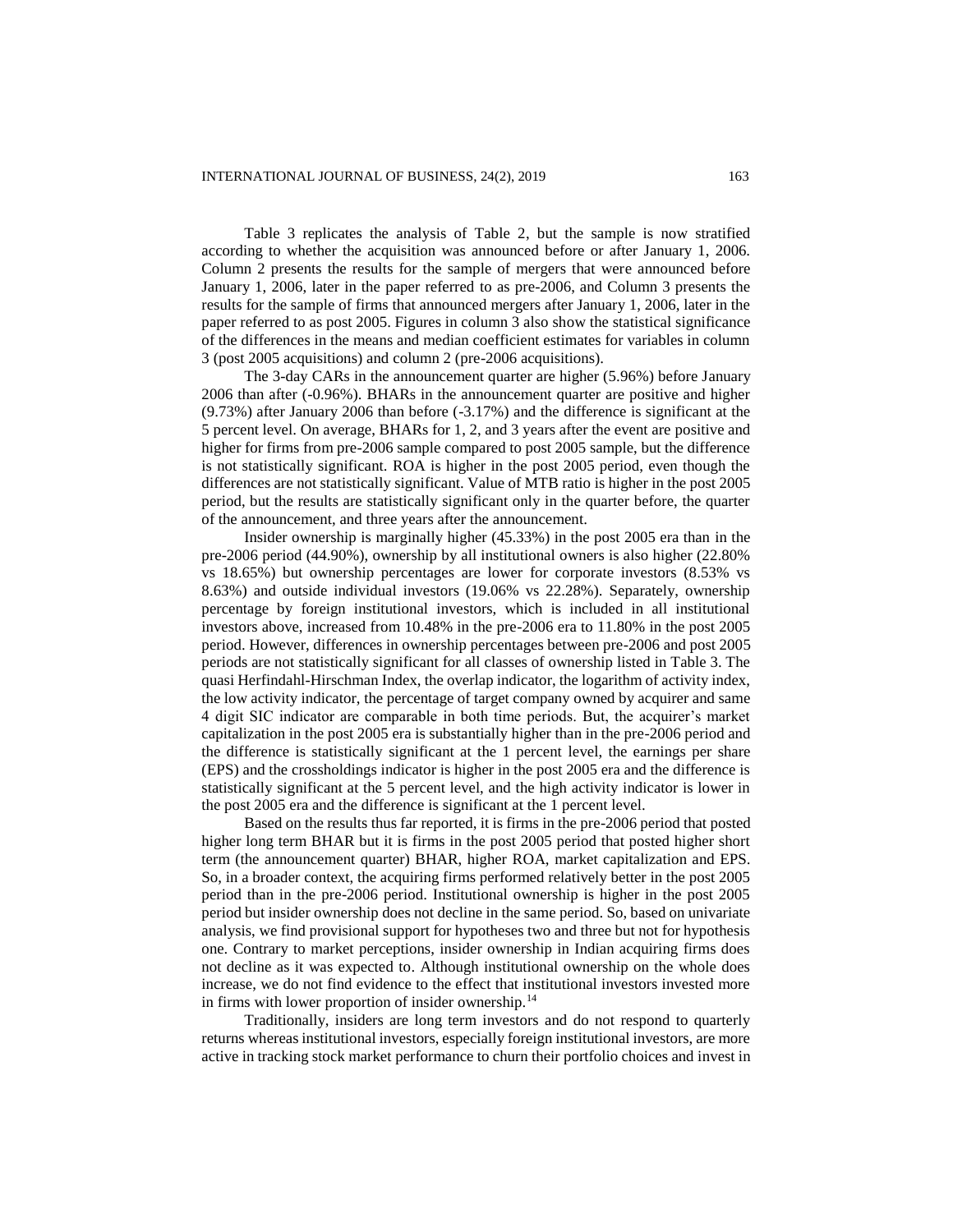firms with better stock market performance (Prasanna, 2008). The results appear to support the hypothesis that institutional investors prefer to invest in firms which are expected to or do indeed post superior stock returns. According to the univariate analysis institutional investments increased during the post 2005 era and operating performance of firms did improve during the post 2005 era. Next, we explore whether short term returns around the acquisitions announcement as measured by the three day CARs and longer term returns as measured by the cumulative quarterly stock returns 1, 2 and 3 years after the announcement are explained by our chosen independent variables.

### **B. Regression Analysis**

We use short-term event study methodology and utilize 3-day CARs to measure stock market reaction to announcement news of acquisition (Fama et. al., 1969; Fama, 1970). As Fuller et al. (2002) and other studies point out, timing of acquisition can be strategically chosen and it is difficult to disentangle effects of different confounding factors. One can control for different factors by using a multi-factor regression analysis. Regressing CARs as dependent variables on a set of independent variables, including company characteristics and ownership, we try finding which of these independent variables have significant effect on market reaction.

Table 4 presents the results when the dependent variable is the 3-day CAR. Panel A presents the results for all acquirers for the entire time period of the study whereas Panel B presents the results for acquisitions announcements after January 2006. The results reported in Panel A show that increasing ownership by insiders and institutional owners before the announcement quarter is positively related to the 3-day CARs, but the coefficients are not statistically significant. But when each of these two variables are interacted with the post 2005 indicator, the coefficients turn negative, implying that even though their overall influence on 3-day CARs is positive, their effect on the post 2005 acquirer returns is negative. This is consistent with the univariate analysis wherein the 3 day CARs were lower (-0.96%) in the post 2005 period and higher (5.96%) in the pre-2006 period for the overall sample of firms. The post 2005 Announcement Indicator is positive and statistically significant. On the other hand, corporate investors affect the 3 day CARs negatively, but the coefficients are not statistically significant. Logarithm of acquirer's market capitalization and EPS affect the 3-day CARs negatively along with the 100% cash indicator and the crossholding indicator, but the coefficient for the EPS variable is statistically insignificant. The same 4-digit SIC indicator is positive and statistically significant at the 5 percent level. An important point to note is that acquirer's market capitalization and EPS, based on univariate analysis, were higher in the post 2005 period than in the pre-2006 period.

The results in Panel B which uses the sample of acquirers after January 1, 2006, show that insider ownership and institutional ownership continue to affect 3-day CARs positively although both coefficients for these two variables are not statistically significant. Corporate investors continue to affect the 3-day CARs negatively whereas outside individual investors continue to affect them positively, but the coefficients are not statistically significant. Logarithm of acquirer's market capitalization and EPS exert a negative influence on 3-day CARs along with the 100% cash indicator and the cross holding indicator. The same 4-digit SIC indicator is once again positive and statistically significant at the 5 percent level.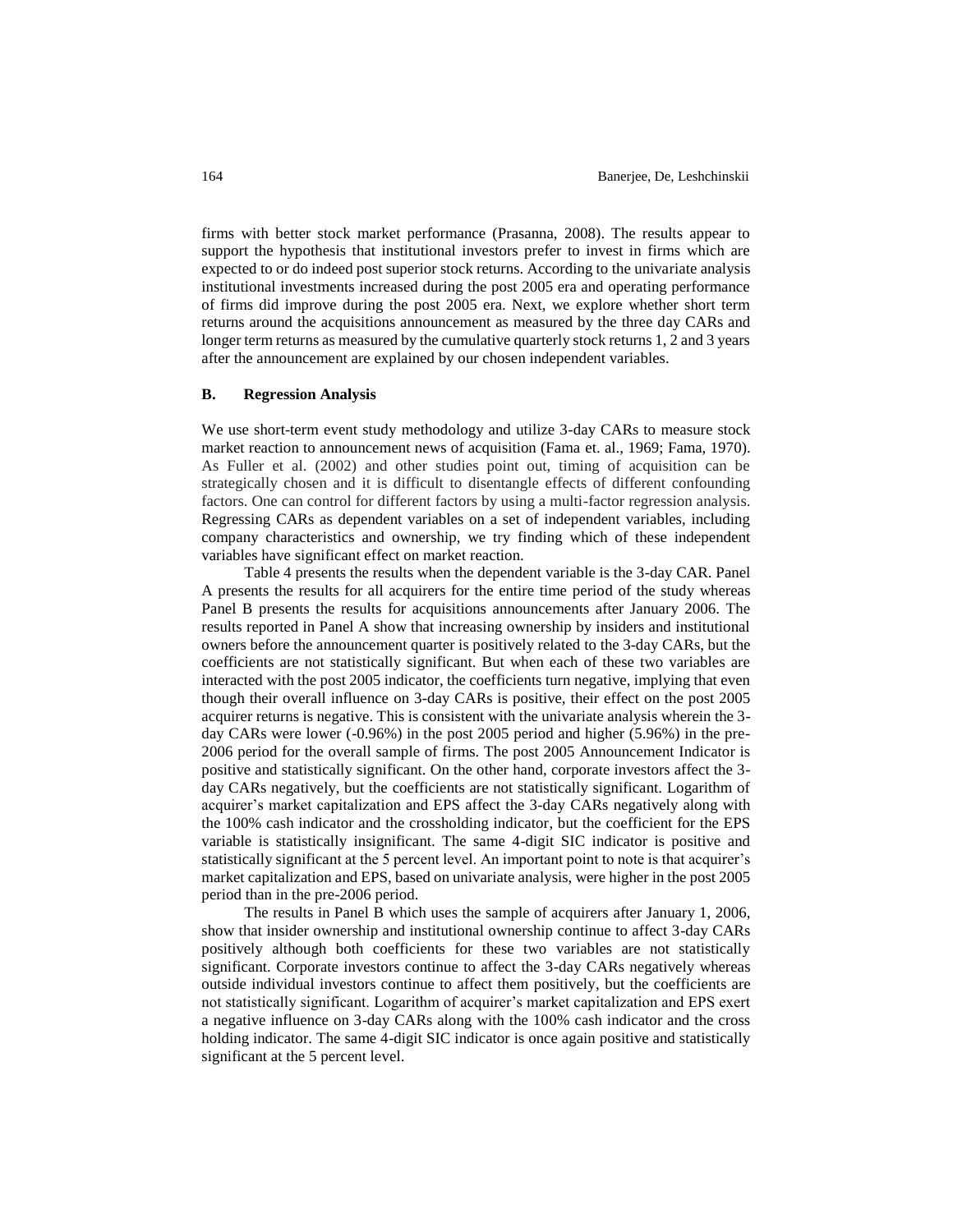# **Table 4**

# OLS regression analysis in acquisition announcement quarter for 3-day CAR as a dependent variable

The table reports the coefficients of OLS regression analysis in the quarter when acquisition was announced for 3-day Cumulative Abnormal Returns (CARs) for the sample of Indian companies involved in M&A activity as acquirers from July 2001 to December 2012. If a company had more than one acquisition, each announcement is treated as a separate event. Abnormal return is calculated as the difference between company return and predicted return for this company based on a market model with BSE Index return as a proxy for market return. All independent variables are as described in Appendix. In regression all ownership variables were divided by 100.

| Panel A. All Acquisitions                         |                        |                |             |
|---------------------------------------------------|------------------------|----------------|-------------|
|                                                   | $\mathbf{1}$           | $\overline{2}$ | 3           |
| Intercept                                         | 0.0835                 | 0.1318         | 0.1037      |
|                                                   | (0.251)                | (0.512)        | (0.650)     |
| Ownership % by all insiders                       |                        | 0.0673         | 0.1800      |
|                                                   |                        | (0.647)        | (0.500)     |
| The square of ownership % by all insiders         |                        |                | $-0.0629$   |
|                                                   |                        |                | (0.877)     |
| Ownership % by all insiders x Post 2005 Indicator |                        |                | $-0.0967$   |
|                                                   |                        |                | (0.452)     |
| Ownership % by all institutions                   |                        | 0.1968         | $0.3181*$   |
|                                                   |                        | (0.280)        | (0.085)     |
| Ownership % by institutions x Post 2005 Indicator |                        |                | $-0.1754$   |
|                                                   |                        |                | (0.192)     |
| Ownership % by corporate investors                |                        | $-0.2504$      | $-0.2967$   |
|                                                   |                        | (0.292)        | (0.258)     |
| Ownership % by outside individual investors       |                        | 0.0268         | 0.0249      |
|                                                   |                        | (0.868)        | (0.903)     |
| Quasi Herfindahl-Hirschman Index                  |                        |                | $-0.0540$   |
|                                                   |                        |                | (0.799)     |
| Logarithm of Acquirer's Market Cap                | $-0.0115$ <sup>*</sup> | $-0.0238*$     | $-0.0245$ * |
|                                                   | (0.057)                | (0.082)        | (0.096)     |
| 100% cash                                         | $-0.0879*$             | $-0.0885*$     | $-0.0818*$  |
|                                                   | (0.060)                | (0.059)        | (0.078)     |
| Toehold (in %)                                    | 0.0002                 | 0.0000         | 0.0000      |
|                                                   | (0.906)                | (0.974)        | (0.973)     |
| Same 4-digit SIC Indicator                        | $0.0940**$             | $0.1093**$     | $0.1102**$  |
|                                                   | (0.044)                | (0.031)        | (0.026)     |
| <b>EPS</b>                                        | $-0.0006$              | $-0.0006$      | $-0.0007$   |
|                                                   | (0.279)                | (0.330)        | (0.286)     |
| Crossholding indicator                            | $-0.0724**$            | $-0.0717**$    | $-0.0734**$ |
|                                                   | (0.023)                | (0.038)        | (0.033)     |
| Overlap Indicator                                 | 0.0567                 | 0.0476         | 0.0487      |
|                                                   | (0.182)                | (0.253)        | (0.216)     |
| Logarithm of activity index                       | 7.0742                 | 11.5583        | 13.4579*    |
|                                                   | (0.323)                | (0.131)        | (0.081)     |
| Post 2005 Indicator                               | $0.1780**$             | $0.1869**$     | $0.2641**$  |
|                                                   | (0.012)                | (0.013)        | (0.010)     |
| Adjusted R-squared                                | 0.0564                 | 0.0426         | 0.0060      |
| Observations                                      | 124                    | 121            | 121         |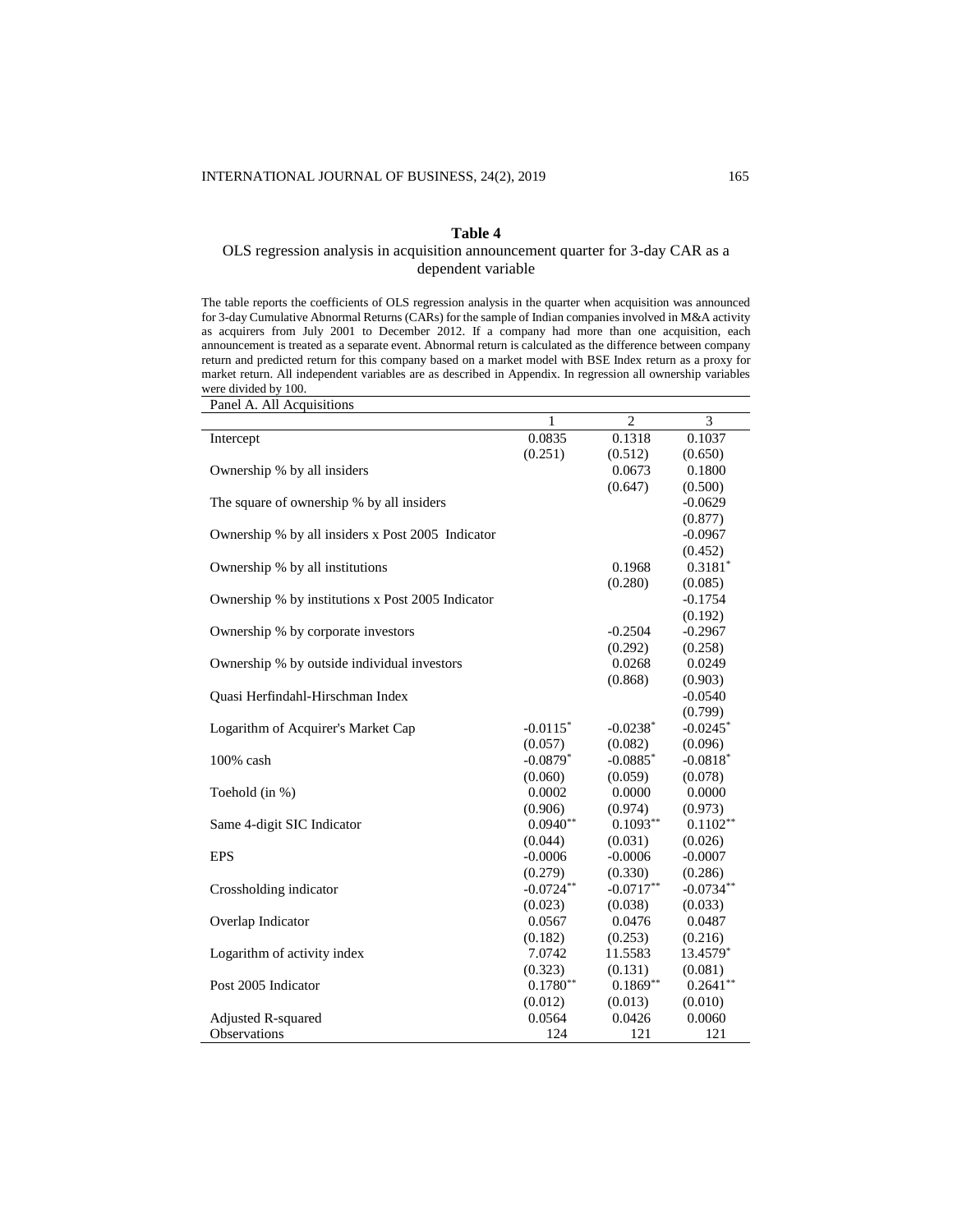| Panel B. Acquisitions Announced after January 1, 2006 |             |                |                        |
|-------------------------------------------------------|-------------|----------------|------------------------|
|                                                       | 1           | $\overline{c}$ | 3                      |
| Intercept                                             | $0.3664***$ | 0.3794         | 0.4121                 |
|                                                       | (0.003)     | (0.401)        | (0.373)                |
| Ownership % by all insiders                           |             | 0.1420         | 0.1562                 |
|                                                       |             | (0.666)        | (0.756)                |
| The square of ownership % by all insiders             |             |                | 0.0981                 |
|                                                       |             |                | (0.864)                |
| Ownership % by all institutions                       |             | 0.3517         | 0.4347                 |
|                                                       |             | (0.276)        | (0.204)                |
| Ownership % by corporate investors                    |             | $-0.2220$      | $-0.2428$              |
|                                                       |             | (0.630)        | (0.592)                |
| Ownership % by outside individual investors           |             | 0.1325         | 0.1977                 |
|                                                       |             | (0.705)        | (0.568)                |
| Quasi Herfindahl-Hirschman Index                      |             |                | $-0.1955$              |
|                                                       |             |                | (0.470)                |
| Logarithm of Acquirer's Market Cap                    | $-0.0218**$ | $-0.0396*$     | $-0.0425$ <sup>*</sup> |
|                                                       | (0.021)     | (0.080)        | (0.069)                |
| $100\%$ cash                                          | $-0.0864$   | $-0.0822$      | $-0.0749$              |
|                                                       | (0.107)     | (0.131)        | (0.181)                |
| Toehold (in %)                                        | 0.0001      | $-0.0001$      | $-0.0001$              |
|                                                       | (0.950)     | (0.953)        | (0.930)                |
| Same 4-digit SIC Indicator                            | $0.1240**$  | $0.1380**$     | $0.1322**$             |
|                                                       | (0.040)     | (0.020)        | (0.031)                |
| <b>EPS</b>                                            | $-0.0009$   | $-0.0009$      | $-0.0009$              |
|                                                       | (0.211)     | (0.271)        | (0.280)                |
| Crossholding indicator                                | $-0.0853*$  | $-0.0736$      | $-0.0673$              |
|                                                       | (0.052)     | (0.111)        | (0.138)                |
| Overlap Indicator                                     | 0.1014      | 0.0857         | 0.0787                 |
|                                                       | (0.110)     | (0.159)        | (0.180)                |
| Logarithm of activity index                           | 7.3950      | 11.3068        | 13.5189                |
|                                                       | (0.556)     | (0.377)        | (0.266)                |
| Adjusted R-squared                                    | 0.0750      | 0.0486         | 0.0208                 |
| Observations                                          | 85          | 82             | 82                     |

p-values are reported in parentheses. \*, \*\*, and \*\*\* denote statistical significance of regression coefficients at the 10%, 5%, and 1% level, respectively.

Evidently, acquisitions within the same industry are viewed favorably by the market for both the entire sample period and after January 2006. Based on the regression results, it is not readily evident that acquiring firms posted superior returns after 2006 even though institutions did increase their holdings markedly in the same period and insiders increased their holdings marginally.

The results reported in Panel B for acquisitions announced after January 1, 2006 do not differ substantially from those reported in Panel A. The adjusted  $\mathbb{R}^2$  for both regressions are comparable. But the intercept in Panel B is relatively higher than in Panel A and it is this fact which leads us to apprehend that other factors beyond the variables we have considered might be in play.<sup>15</sup>

Event studies approach has a known disadvantage – it cannot be used in practice as a true investment (trading) strategy. Also it is well-known that long-term event studies have possible misspecification problems due to cross-correlation of abnormal returns. As Kothari and Warner (2007) indicate "long-horizon abnormal returns tend to be cross-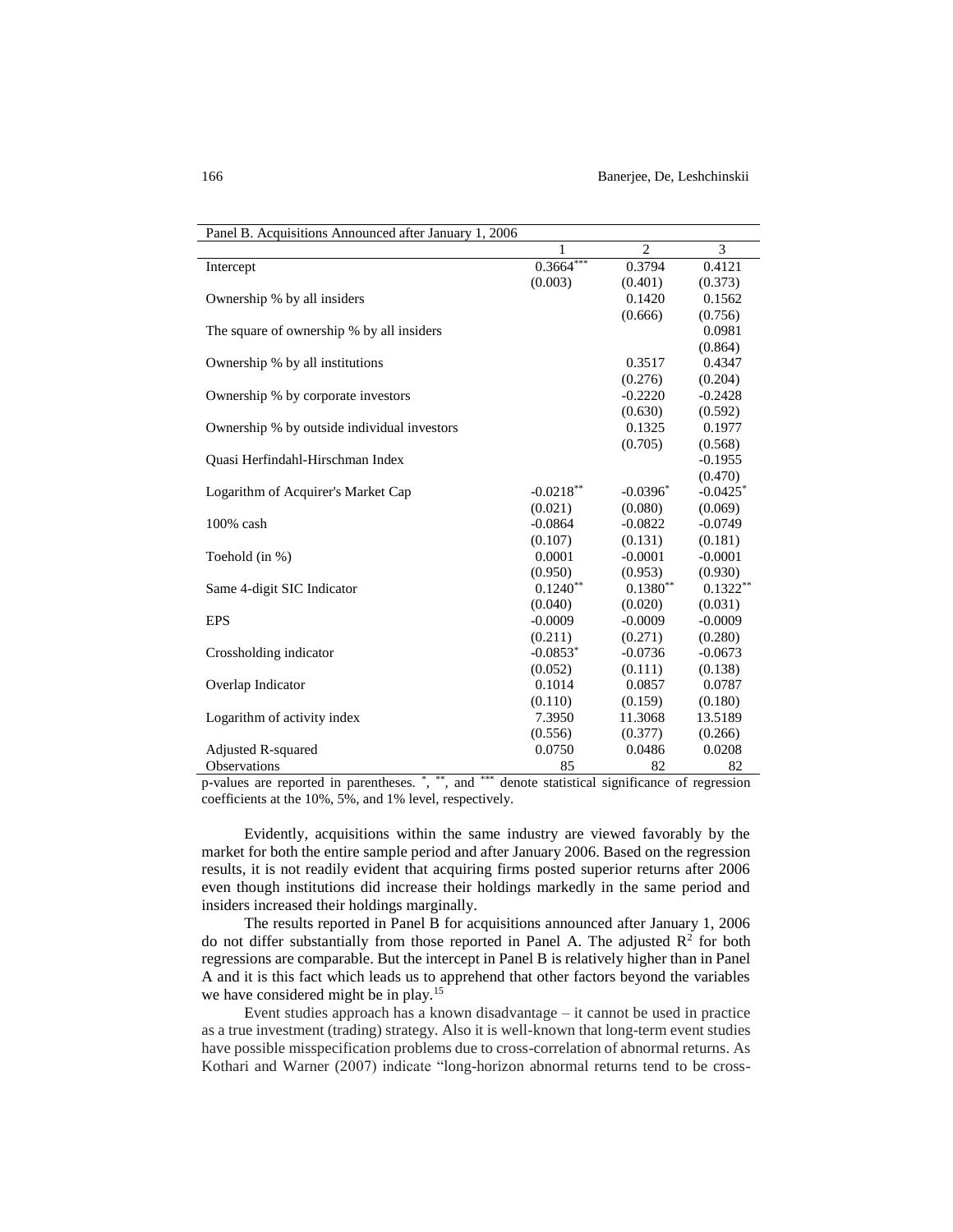correlated because: (i) abnormal returns for subsets of the sample firms are likely to share a common calendar period due to the long measurement period; (ii) corporate events like mergers … exhibit waves…; and (iii) some industries might be over-represented in the event sample." Also, if a company performs multiple acquisitions within the event window, overlapping events occur.

To address these issues we use a calendar-time approach (sometimes also called Jensen's alpha approach), because not only it shows results for an investment strategy, which could be used in practice, but also is "immune to the bias arising from crosscorrelated (abnormal) returns because of the use of calendar-time portfolios" (Kothari and Warner, 2007). Returns on portfolios are calculated quarterly in calendar time for equally-weighted portfolios of companies which are included into portfolios for a specified period of time after the acquisition announcement. Acquiring companies are included into portfolio for 6 months, 1 year, 2 years, and 3 years after the announcement of the acquisition and regressions are run with and without the Post 2005 Announcement Indicator. Table 5 shows the results when calendar-time portfolio approach is used. The fact that the significance of the intercept goes away once the post 2005 indicator is introduced could mean that these factors are related to changes around 2005.

To investigate the role of different factors on post-acquisition performance, we run regression analysis with using long run quarterly returns as the dependent variable. Empirical studies of mutual fund performance often use quarterly returns as measures for performance since data pertaining to mutual fund performance is available quarterly (Grinblatt and Titman, 1989). We use quarterly data for stock performance since only quarterly ownership data was available. Using quarterly returns as the dependent variable and a list of independent explanatory variables, we follow Fuller et al. (2002) and Banerjee et al. (2014) and run regressions to determine the influences of selected independent variables, on cumulative quarterly stock returns one, two and three years after the quarter of announcement of the merger. Table 6 reports the OLS regression results when dependent variables are, respectively, cumulative quarterly stock returns for 1, 2, and 3 years after the acquisition announcement. Columns 1, 3 and 5 show the results when only the ownership variables are included; columns 2, 4, and 6 show the results when all the independent variables are included along with the ownership variables. For this analysis, all independent variables, including ownership variables, are from the quarter before the announcement of the merger.

Insiders have negative increasing over time effect on cumulative quarterly returns. The effect persists when interacted with the post 2005 indicator even though the effect is slightly muted 3 years after the announcement when compared to the insider ownership variable without the interaction term. We also check for non-linear effect of insiders' ownership as in Stulz (1988). The coefficient for the square of insiders' ownership is positive and significant. Institutional ownership affects the 1 year cumulative quarterly returns positively but the effect is changed to negative 2 and 3 years after the announcement with all effects exhibiting no statistical significance. However, in the post 2005 period, the effect is uniformly positive, and the coefficients are statistically significant when other independent variables are included with the ownership variables in the regression analysis. So, long term performance of acquirers is higher (a) when insider ownership is smaller in the quarter before the announcement – confirming hypothesis one – and (b) when institutional ownership is higher – confirming hypothesis two – but the positive effect is felt only in the first year after the announcement after the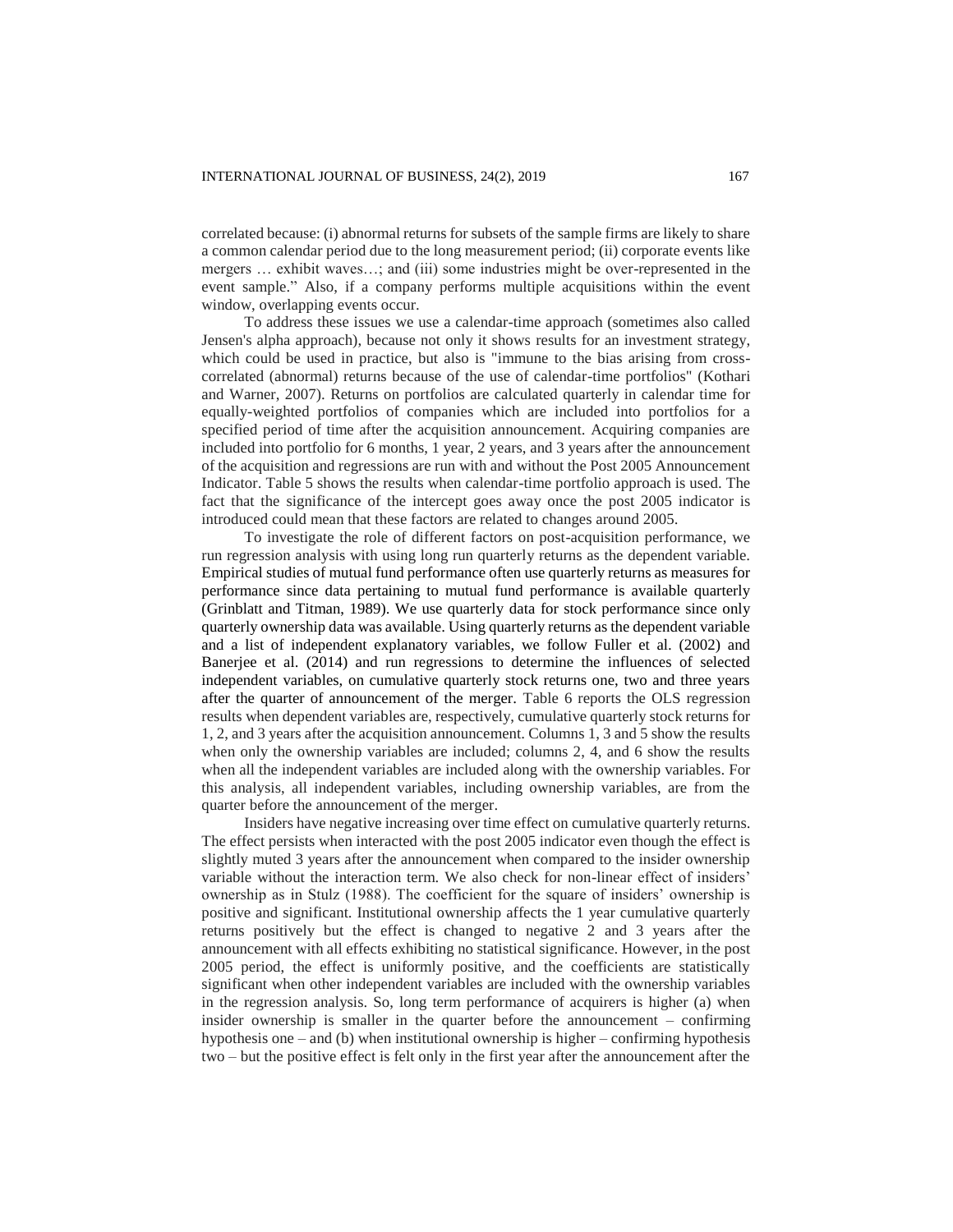announcement of the merger, turning negative in two and three years after the announcement. However, in the post 2005 period, insider ownership is negatively related to long term quarterly returns over 1, 2, and 3 years while institutional ownership is positively related to long term quarterly returns over 1, 2 and 3 years. Thus, hypothesis one is supported in all the 3 years, and hypothesis two is supported more strongly in the post 2005 era. Additionally, hypothesis three is validated since firms with higher institutional ownership do better in the post 2005 era than in the 2001 to 2005 period.

The coefficients for the variables we selected to describe operating performance, market capitalization and EPS have the same sign as they did when we regressed them against the 3-day CARs. A similar pattern is observed for other control and indicator variables. Deal characteristics like 100% cash are negative and statistically insignificant in the long run analysis, just as they were for the acquirers after the post 2005 era in the short run (3-day CARs) analysis. However, the same 4-digit SIC indicator is negative in contrast with the results for 3-day CARs when it was uniformly positive. So it is likely that although mergers within the same industry group are favored in the short run they do not perform well in the long run. To control for overlapping events we use the overlap indicator. It is positive and significant at 10% level for 1 year event window, possibly indicating that companies choose their acquisitions strategically. Similarly, coefficient of activity index is positive and significant at 10% level for 2 and 3 years event windows.

### **VI. CONCLUSION**

Our study is based on the premise that changes in the ownership proportions of insiders and institutional investors in India will have traceable effects on the performance of firms, namely lower levels of insider ownership and higher levels of institutional ownership will result in better performance of firms over time. Using acquisitions as the setting for testing our hypotheses, we analyzed the performance of Indian firms involved in mergers and acquisitions during the period from March 2001 to March 2012. With the explicit goal of assessing the impact of insider and institutional holdings before the announcement of acquisitions on post-merger performance of acquirers we conduct univariate analysis and regression analysis of both short run and long run returns.

Based on univariate results, the acquiring firms perform better in the post 2005 period than in the pre-2006 period. Institutional ownership is higher in the post 2005 period than in the 2001 to 2005 period, but insider ownership does not correspondingly decline in the post 2005 period. So, we find provisional support for hypothesis that firms with higher proportion of institutional ownership posted superior post-merger performance and firms performed better after an acquisition during the post 2005 era than during the 2001-2005 era when foreign direct investments into India recorded a steep increase and Indian insiders reportedly decided to implement a policy switch in terms of letting professional managers to have some inputs in major decisions made by firms. But we do not find support for our hypothesis that during the period 2001 to 2012, Indian firms with lower concentration of insider ownership performed, on average, better after the completion of an acquisition than Indian firms with higher proportion of insider ownership. Contrary to market perceptions, insider ownership in Indian acquiring firms does not decline as it was expected to, although institutional ownership did increase during the time period of our study.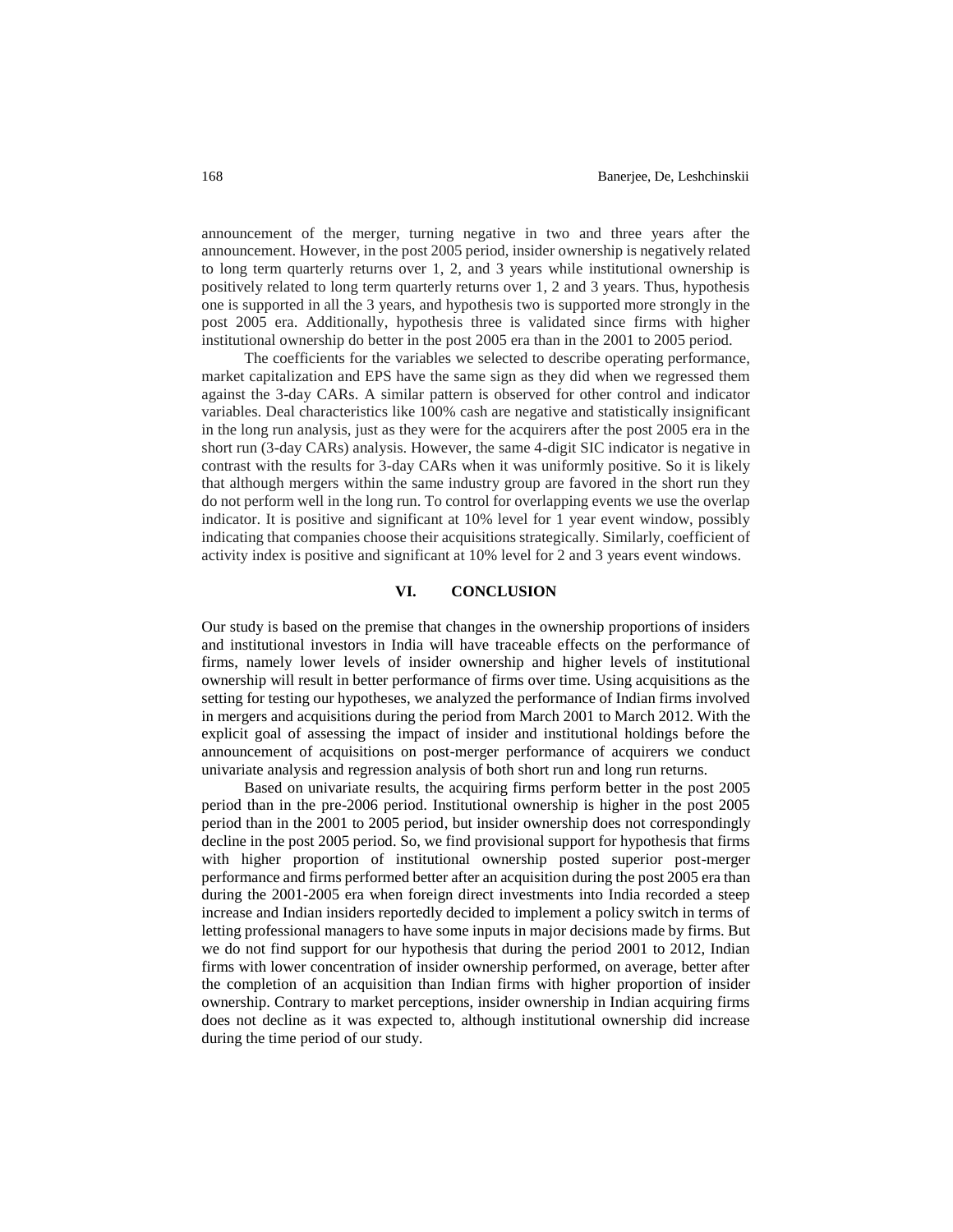#### INTERNATIONAL JOURNAL OF BUSINESS, 24(2), 2019 169

# **Table 5** Return of calendar M&A portfolio

The table reports the coefficients of OLS regression analysis of quarterly returns of M&A portfolios for the sample of Indian companies involved in M&A activity as acquirers from July 2001 to December 2012. Returns are calculated quarterly in calendar time for equally-weighted portfolios of companies which are included into portfolios for a specified period of time after the acquisition announcement. Acquiring companies are included into portfolio for 6 months, 1 year, 2 years, and 3 years for models 1 and 2, 3 and 4, 5 and 6, and 7 and 8, respectively. To be included into analysis, a quarter needs to have at one least company observation available (one quarter is missing due to no returns available). All models included fixed effects - calendar year of return quarter (not reported). All independent variables are as described in Appendix. In regression all ownership variables were divided by 100. p-values are reported in parentheses. \*,\*\*\*, and \*\*\* denote statistical significance of regression coefficients at the 10%, 5%, and 1% level, respectively.

|                          |                      | 2                    | 3                    | 4                    | 5                    | 6                    | $\mathcal{I}$        | 8                    |
|--------------------------|----------------------|----------------------|----------------------|----------------------|----------------------|----------------------|----------------------|----------------------|
| Intercept                | 0.0385*<br>(0.081)   | $-0.0073$<br>(0.867) | $0.0259*$<br>(0.080) | 0.0251<br>(0.400)    | 0.0184<br>(0.206)    | 0.0358<br>(0.233)    | 0.0119<br>(0.393)    | 0.0310<br>(0.282)    |
| Quarterly BSE<br>Returns | 1.8990***<br>(0.000) | 1.9227***<br>(0.000) | 1.5458***<br>(0.000) | 1.5462***<br>(0.000) | 1.5492***<br>(0.000) | 1.5402***<br>(0.000) | 1.5116***<br>(0.000) | 1.5017***<br>(0.000) |
| Post 2005<br>Indicator   |                      | 0.0717<br>(0.175)    |                      | 0.0012<br>(0.972)    |                      | $-0.0273$<br>(0.404) |                      | $-0.0300$<br>(0.341) |
| Adjusted R-<br>squared   | 0.7349               | 0.7411               | 0.8409               | 0.8371               | 0.8447               | 0.8441               | 0.8472               | 0.8475               |
| Observations             | 45                   | 45                   | 45                   | 45                   | 45                   | 45                   | 45                   | 45                   |

#### **Table 6**

OLS regression analysis of cumulative quarterly stock returns (with controls)

The table reports the coefficients of OLS regression analysis of cumulative quarterly stock returns for the sample of Indian companies involved in M&A activity as acquirers from July 2001 to December 2012. Models use cumulative returns over corresponding period of time, starting in the quarter after the announcement. All independent variables are as described in Appendix. In regressions all ownership variables were divided by 100. If a company had more than one acquisition, each announcement was treated as a separate event. p-values are reported in parentheses. \*, \*\*\*, and \*\*\* denote statistical significance of regression coefficients at the 10%, 5%, and 1% level, respectively.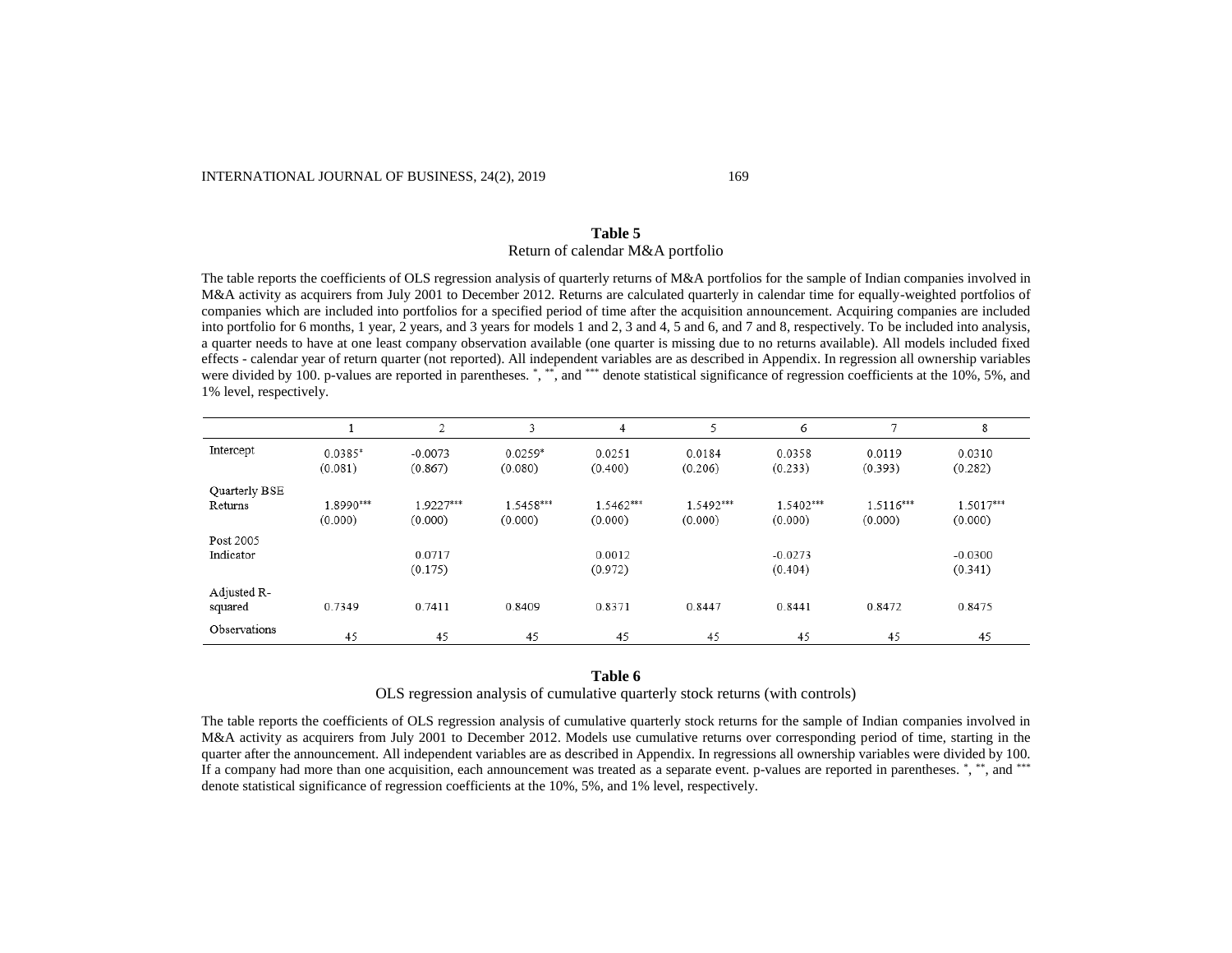| Table 6 (continued)                                                  |              |                        |              |                      |              |                        |
|----------------------------------------------------------------------|--------------|------------------------|--------------|----------------------|--------------|------------------------|
|                                                                      |              | 1 year returns         |              | 2 year returns       |              | 3 year returns         |
|                                                                      | (1)          | (2)                    | (3)          | (4)                  | (5)          | (6)                    |
| Intercept                                                            | 0.3081       | 0.1511                 | $0.8392*$    | 0.2417               | $1.4129**$   | $-0.5286$              |
|                                                                      | (0.445)      | (0.816)                | (0.087)      | (0.818)              | (0.045)      | (0.654)                |
| Ownership % by all insiders                                          | $-0.8520$    | $-0.6932$              | $-0.8948$    | $-0.8906$            | $-3.1841**$  | $-3.1494*$             |
|                                                                      | (0.277)      | (0.480)                | (0.325)      | (0.534)              | (0.014)      | (0.062)                |
| The square of ownership % by all insiders                            | $2.2671**$   | 1.6373                 | 2.5266**     | 2.0083               | 5.6033***    | 6.3684***              |
|                                                                      | (0.013)      | (0.159)                | (0.015)      | (0.265)              | (0.000)      | (0.001)                |
| Ownership % by all insiders x Post 2005 Indicator                    | $-1.0337***$ | $-0.3952$              | $-1.6930***$ | 0.2179               | $-1.8360***$ | 0.9683                 |
|                                                                      | (0.000)      | (0.490)                | (0.000)      | (0.768)              | (0.000)      | (0.196)                |
| Ownership % by all institutions                                      | 0.0537       | $-0.5766$              | $-0.1391$    | $-0.4454$            | $-0.3215$    | $-0.6793$              |
|                                                                      | (0.925)      | (0.370)                | (0.847)      | (0.570)              | (0.746)      | (0.573)                |
| Ownership % by institutions x Post 2005 Indicator                    | 0.2567       | 0.6633                 | $-0.2323$    | 1.3008*              | 0.3657       | 2.5908***              |
|                                                                      | (0.471)      | (0.285)                | (0.571)      | (0.084)              | (0.388)      | (0.002)                |
| Ownership % by corporate investors                                   | 2.0520       | 1.8768**               | 1.5386       | 0.6771               | $3.0604**$   | 1.2594                 |
|                                                                      | (0.119)      | (0.020)                | (0.295)      | (0.574)              | (0.034)      | (0.437)                |
| Ownership % by outside individual investors                          | 0.2051       | $-0.4045$              | $-0.0493$    | 0.4580               | $-0.7744$    | 1.6623                 |
|                                                                      | (0.709)      | (0.462)                | (0.944)      | (0.523)              | (0.354)      | (0.105)                |
| Quasi Herfindahl-Hirschman Index                                     |              | $-0.3122$<br>(0.593)   |              | $-0.7543$<br>(0.426) |              | $-2.3103**$<br>(0.016) |
| Cumulative BSE Returns after the quarter of acquisition announcement |              |                        |              |                      |              |                        |
| for a period of time specified in the model                          |              | $1.9157***$<br>(0.000) |              | 1.2166***<br>(0.000) |              | 2.7937***<br>(0.000)   |
| Logarithm of Acquirer's Market Cap                                   |              | $-0.0448*$<br>(0.085)  |              | $-0.0180$<br>(0.725) |              | 0.0432<br>(0.374)      |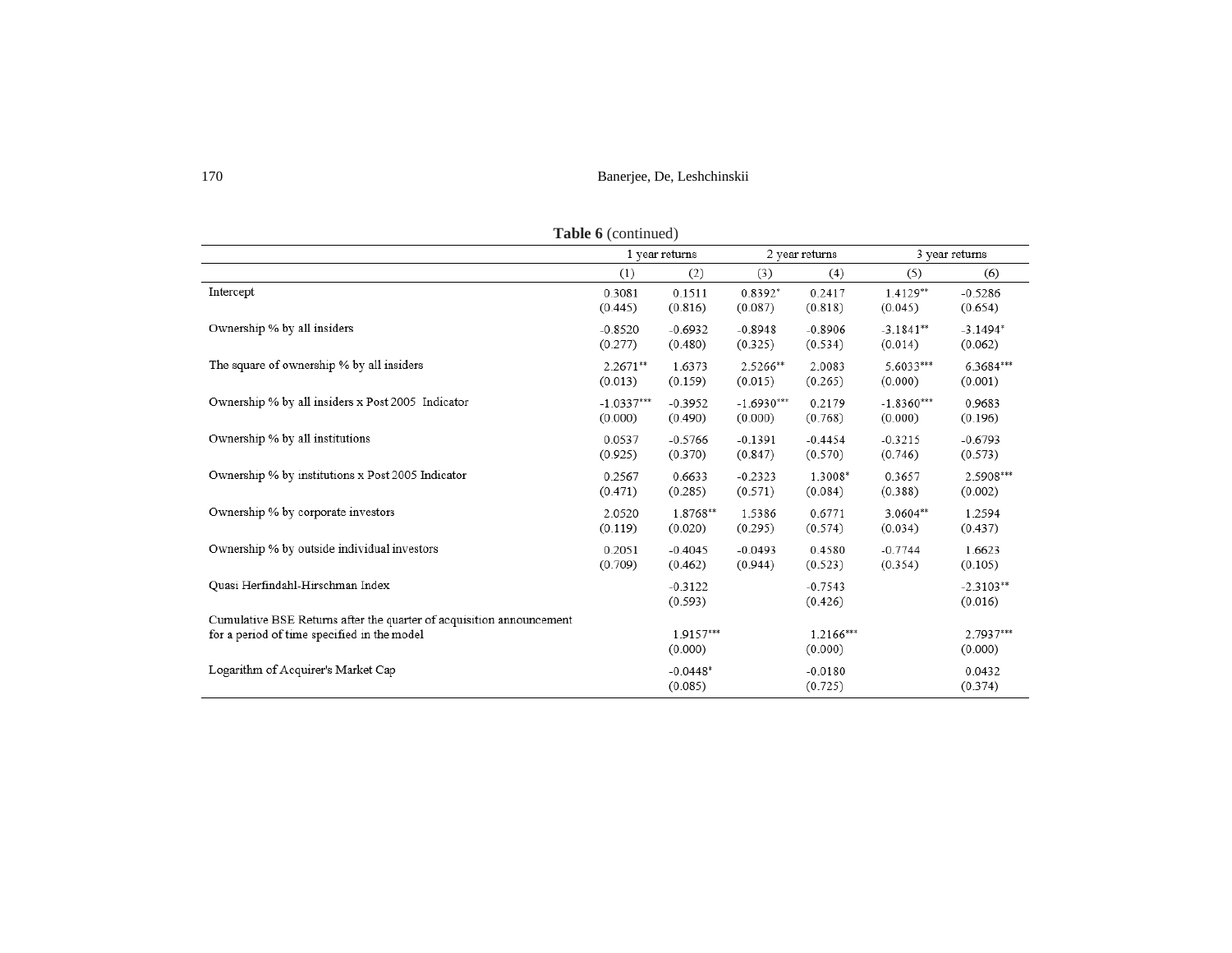| Table 6 (continued)         |        |                      |        |                        |        |                      |
|-----------------------------|--------|----------------------|--------|------------------------|--------|----------------------|
|                             |        | 1 year returns       |        | 2 year returns         |        | 3 year returns       |
|                             | (1)    | (2)                  | (3)    | (4)                    | (5)    | (6)                  |
| Post 2005 Indicator         |        | 0.5388<br>(0.179)    |        | $-0.1913$<br>(0.706)   |        | $-0.5698$<br>(0.246) |
| 100% cash                   |        | $-0.0002$<br>(0.999) |        | 0.0116<br>(0.923)      |        | 0.0809<br>(0.521)    |
| Toehold (in %)              |        | $-0.0004$<br>(0.854) |        | $-0.0023$<br>(0.308)   |        | $-0.0041$<br>(0.197) |
| Same 4-digit SIC Indicator  |        | $-0.1330$<br>(0.155) |        | $-0.3086**$<br>(0.016) |        | $-0.1360$<br>(0.420) |
| EPS                         |        | $-0.0009$<br>(0.450) |        | 0.0008<br>(0.691)      |        | $-0.0045$<br>(0.182) |
| Crossholding indicator      |        | $-0.0792$<br>(0.272) |        | 0.1603<br>(0.154)      |        | 0.0804<br>(0.492)    |
| Overlap Indicator           |        | $0.1465*$<br>(0.055) |        | $-0.0237$<br>(0.816)   |        | $-0.0722$<br>(0.553) |
| Logarithm of activity index |        | 17.4352<br>(0.329)   |        | 54.5356*<br>(0.098)    |        | 74.9260**<br>(0.021) |
| Adjusted R-squared          | 0.1032 | 0.6134               | 0.2911 | 0.4545                 | 0.2164 | 0.6220               |
| Observations                | 127    | 125                  | 118    | 116                    | 105    | 103                  |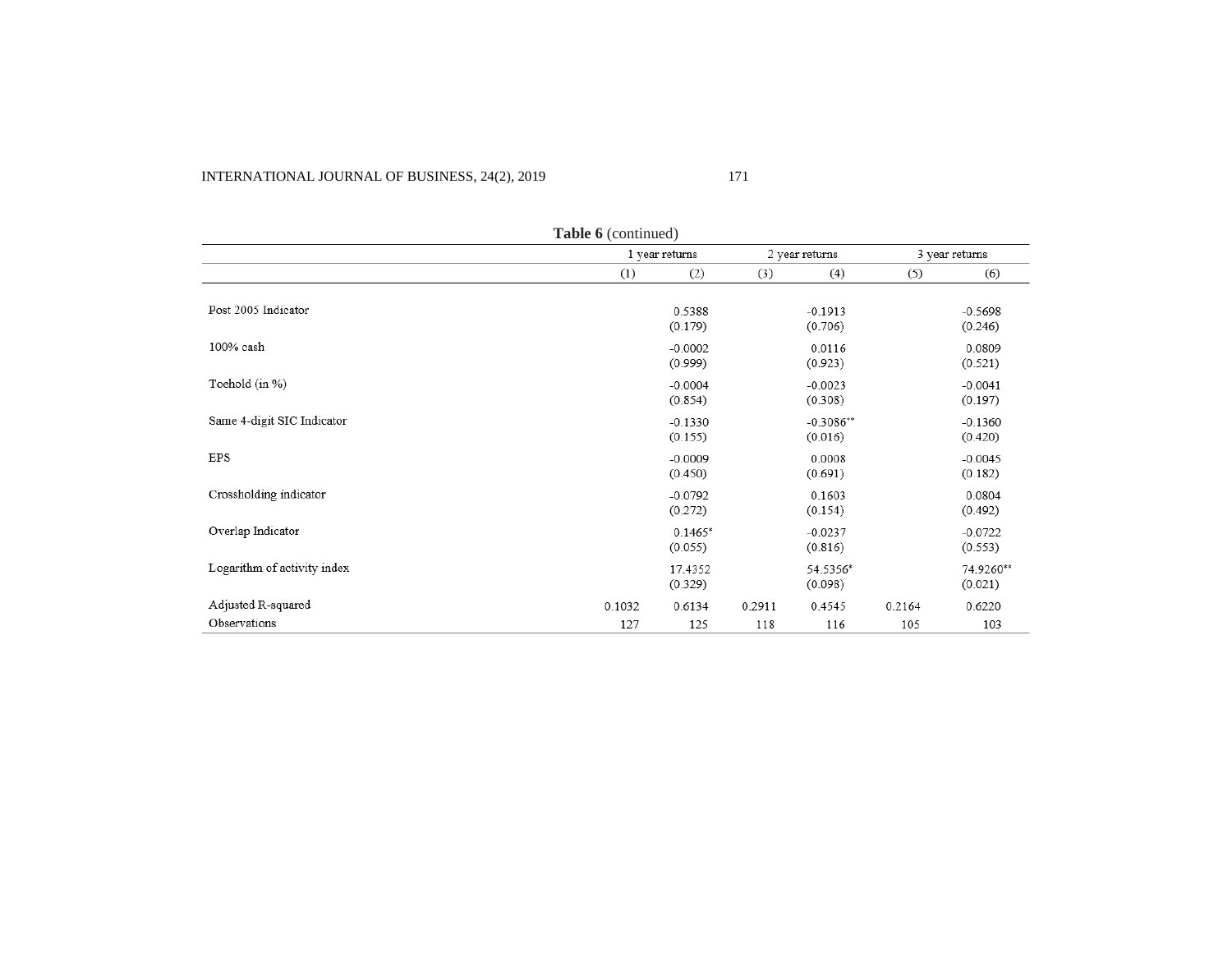In analyzing the long term returns measured by cumulative quarterly returns, we find that firms with lower proportion of insider ownership display superior post-merger performance than firms with higher proportion of insider ownership even though insider ownership does not in the aggregate decline, as has been alleged, during the time period of our study. In contrast, the positive effects of institutional investors on long term returns are visible 1, 2, and 3 years after the acquisitions only for the post 2005 era. For the entire sample, the positive effects of institutional holdings are seen only one year after the acquisitions, turning to negative in years two and three after the acquisitions. Also, firms with higher proportion of institutional holdings do operationally better, especially after the 2001–2005 era.

These findings lead us to conclude that insiders of Indian acquiring firms have increased their stakes, albeit marginally, in Indian corporations even after (a) they recognized the need for professionalism in their running of Indian corporations in the wake of enhanced competition surfacing in India, (b) the government implemented economic reforms and permitted foreign corporations to compete with domestic firms on a more level footing, and (c) the government signaled its wishes for the insiders to reduce their holdings in listed companies. However, firms with high concentration of insider holdings prior to mergers have not posted superior operating performance after the mergers; they have in fact lagged the firms with lower concentration of insider holdings. Thus our study does provide indirect evidence for the positive association between superior post-merger performance and earlier declines in the holdings of insiders in Indian acquiring firms.

We are unable to document systematic superior abnormal post-merger performance of acquiring firms after 2005 in comparison to the Sensex Index. It is interesting to note that it is acquiring firms in the pre-2006 period that posted higher long term BHAR but lower short term BHAR in the announcement quarter. Acquiring firms in the post 2005 period posted higher ROA, market capitalization and EPS. Institutional investors acquire stock in firms which do perform relatively better after the acquisitions and higher institutional holdings seem to contribute toward the post-acquisition performance of acquiring firms, especially after 2005. Institutional holdings affect quarterly stock returns positively 1, 2 and 3 years after the announcement of the mergers. It is not clear whether institutional investors are correctly identifying potentially superior mergers and investing in such firms or whether their involvement in acquiring firms before the mergers is leading to better performance after the mergers. Nevertheless, portfolio gains appear to be influencing the institutional investors' decisions to invest in firms with higher short term stock returns, contrary to the evidence reported by McCahery et al. (2016). More research into whether institutional investors are indeed making long term investments in Indian firms is definitely warranted.

#### **ENDNOTES**

1. To keep with established practice, in this paper we use the term "insiders," although in India insiders are called promoters. Promoter is a person who brings about the incorporation and organization of a corporation and retains the overall control of the company. Relatives of the promoter and other associates form the promoter group. Indian promoters have dominated the corporate sector ever since India became a sovereign nation in 1947. However, a formal definition of the role and function of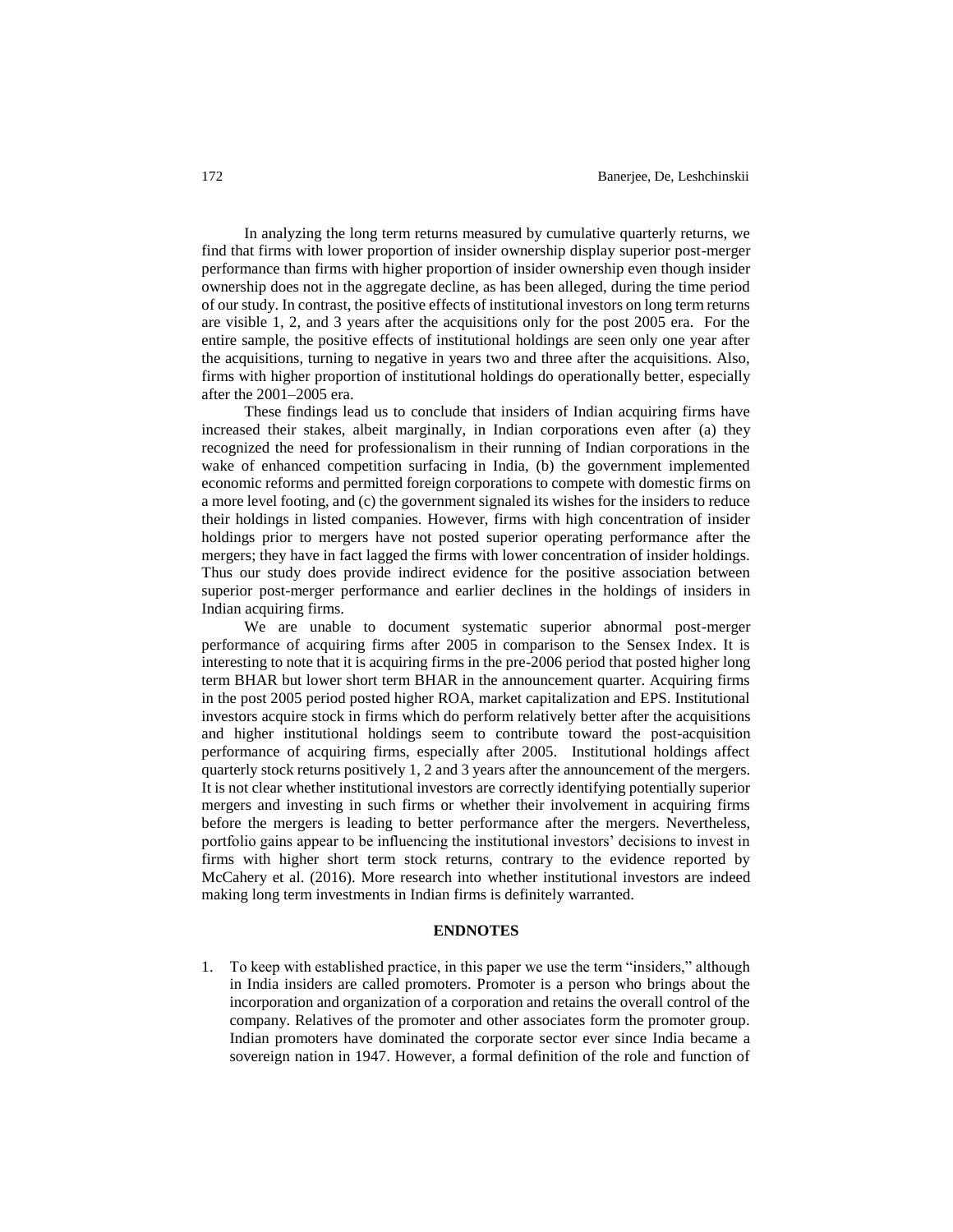promoters appeared for the first time in the Indian Companies Act of 2013 which clearly defined their role in corporate governance and assigned on them enhanced accountability (Kaur, 2015).

- 2. Even though the Indian government permitted foreign individual and institutional investors to participate more actively in Indian equity markets beginning 1991, it was not until 2002 that foreign institutional holdings in Indian firms began to grow markedly with steep increase in ownership in 2005-2006.
- 3. Despite substantive measures implemented to encourage non-insider shareholder activism in Indian capital markets (Varottil, 2012), insiders allegedly continue to dominate Indian corporate ownership with seemingly little mitigating influence originating from either institutional investors or other minority shareholders.
- 4. Since 1957, publicly listed firms were required to comply with minimum shareholding requirements as per the Securities Contracts Regulation Act (SCRA) but these requirements were rendered ineffective for all practical purposes by SEBI which had the discretionary power to waive or modify this requirement. However, on June 4, 2010, the Government of India amended the SCRA rules and ordered all publicly listed firms to attain a minimum of 25 percent of public shareholding; the deadline for compliance was set June 2013 for all private sector companies and August 2013 for all public sector undertakings.
- 5. The requirement to maintain a minimum public shareholding of 25% of each class or kind of equity shares or convertible debentures issued by a listed company (other than public sector firms) is provided under Rule 19(2)(b) of Securities Contracts (Regulation) (Amendment) Rules, 2010. Minimum public participation in listed companies has always been advocated by the regulators as this ensures liquidity in the market and promotes discovery of fair price of securities. Further, the availability of a minimum number of floating stock promotes market depth and reduces the chances of market manipulation of listed securities.
- 6. Portfolio gains driven strategies refer to investments in markets when expected returns are high and withdrawal of funds when returns decline, indicating a positive correlation between foreign institutional investment flows and lagged local equity returns.
- 7. According to a survey by the Japan Bank of International Corporation (JBIC), India has been ranked as the most preferred destination for future investments, with Indonesia and China at second and third places respectively.
- 8. We choose 2006 as the year of demarcation since foreign direct investment (FDI) increased from U.S. \$ 8.9 billion in 2005 to \$ 22.7 billion in 2006 – a 155% increase – and the Indian financial press has consistently regarded the years 2005/06 as the years when insiders and their affiliates began to seriously consider the threat of foreign competition and recognized the need for professionalism in their organizations in order to compete effectively with foreign investors, who, in addition to having a preference for buying into companies with professional management (Tawiah et al., 2015), were also expected to hire away professional managers working in insider-heavy Indian companies.
- 9. The government of India has increased the FDI and FII investment limits in phases in different sectors of the economy. Majority foreign holdings are permitted only in select group of industries.
- 10. See Corporate Dossier, Economic Times, September 20, 2014.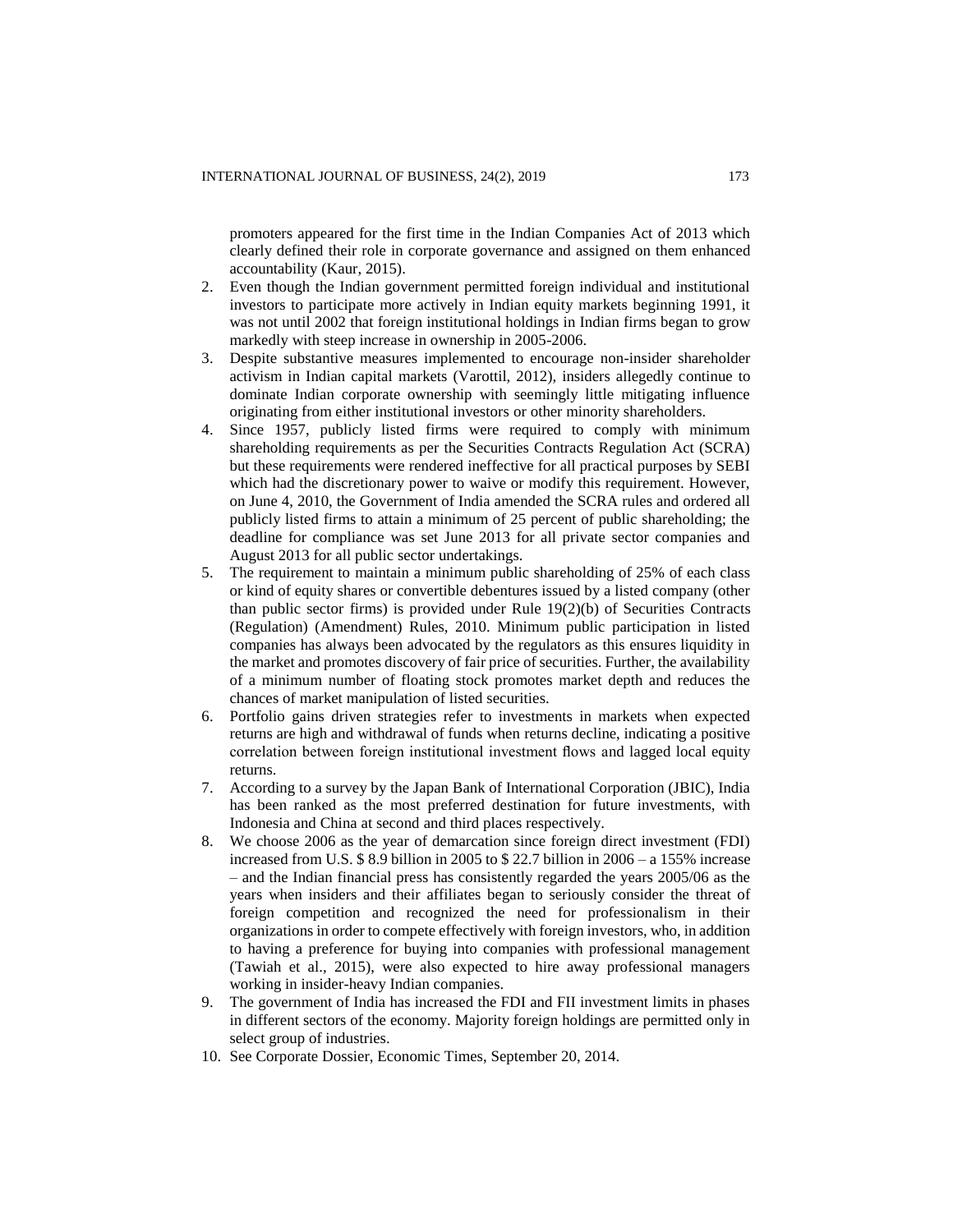- 11. Although we focused on acquirers' performance, public status of target companies was necessary due to the data requirement for targets, such as relative size and percentage ownership.
- 12. CMIE Prowess reports the quarterly holding data for Indian companies only since the second quarter of 2001.
- 13. Early event studies were performed by Fama et al. (1969) and Fama (1970). The method is described in Brown and Warner (1985) and Kothari and Warner (2007). Ma et al. (2009) apply this methodology specifically to event studies of M&As in Asian stock markets.
- 14. Prasanna (2008) has reported that institutional investors preferred to invest in firms with higher volume of shares owned by the general public.
- 15. In other regressions, not reported here, we considered other factors, such as the relative size of the target firm, percentage acquired, but their results were consistent with reported here.

#### **REFERENCES**

- Admati, A.R., P. Pfleiderer, and J. Zechner, 1994, "Large Shareholder Activism, Risk Sharing, and Financial Market Equilibrium," *Journal of Political Economy*, 102, 1097-1130.
- Agrawal, A., and C.R. Knoeber, 1996, "Firm Performance and Mechanisms to Control Agency Problems between Managers and Shareholders," *Journal of Financial and Quantitative Analysis*, 31, 377-397.
- Balasubramanian, N., and R.V. Anand, 2013, "Ownership Trends in Corporate India 2001-2011: Evidence and Implications," Working paper, Indian Institute of Management, Bangalore, India.
- Banerjee, P., P. Banerjee, J. Jindra, S. De, and J. Mukhopadhyay, 2014, "Acquisition Pricing in India 2001-2011: Have Indian Acquirers Really Beaten the Odds?" *Journal of Banking and Finance*, 38, 2914-30.
- Bertrand, M., P. Mehta, and S. Mullainathan, 2002, "Ferreting out Tunneling: An application to Indian Business Groups," *The Quarterly Journal of Economics*, 117(1), 121-148
- Bhaumik, S.K., and E. Selarka, 2012, "Does Ownership Concentration Improve M&A Outcomes in Emerging Markets? Evidence from India," *Journal of Corporate Finance*, 18, 717-726.
- Brickley, J., R. Lease, and C. Smith, 1988, "Ownership Structure and Voting on Antitakeover Amendments," *Journal of Financial Economics*, 20, 267-292
- Brown, S.J., and J.B. Warner, 1985, "Using Daily Stock Returns: the Case of Event Studies," *Journal of Financial Economics*, 14, 3-31
- Chen, X., J. Harford, and K. Li, 2007, "Monitoring: Which institutions matter?" *Journal of Financial Economics*, 86, 2279-305.
- Claessens, S., and S. Djankov, 1999, "Ownership Concentration and Corporate Performance in the Czech Republic," *Journal of Comparative Economics*, 27(3), 498-513.
- Claessens, S., S. Djankov, and L.H.P. Lang, 2000, "The Separation of Ownership and Control in East Asian Corporations," *Journal of Financial Economics*, 58, 81-112.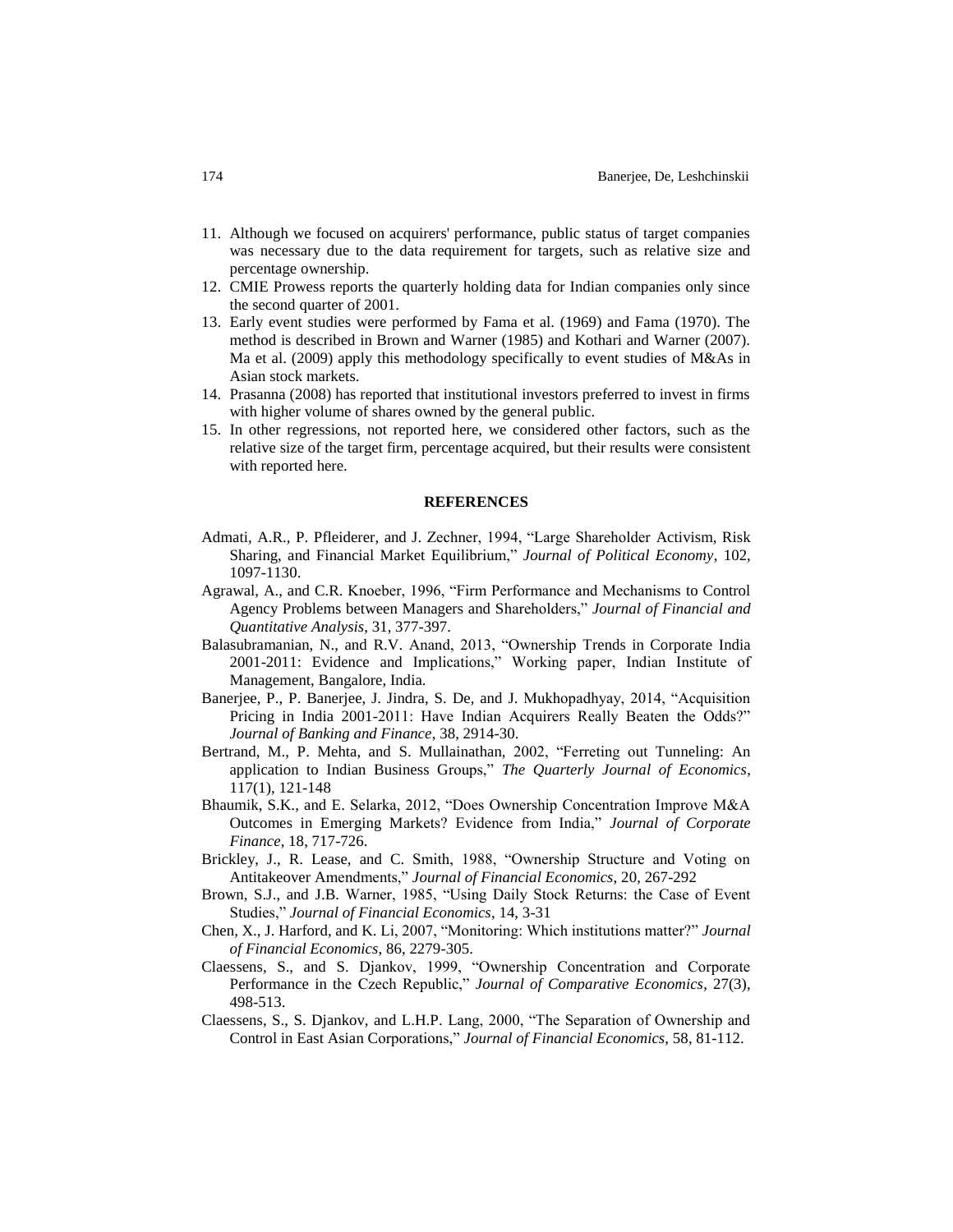- Cornett, M.M., A.J. Marcus, A. Saunders, and H. Tehranian, 2007, "The Impact of Institutional Ownership on Corporate Operating Performance. *Journal of Banking and Finance*, 31, 1771-1794.
- Del Guercio, D., and J. Hawkins, 1999, "The Motivation and Impact of Pension Fund Activism," *Journal of Financial Economics*, 52, 293-340.
- Denis, D. K., and J.J. McConnell, 2003, "International Corporate Governance," *Journal of Financial and Quantitative Analysis*, 38, 1, 1-36.
- Duggal, R., and J.A. Miller, 1999, "Institutional Ownership and Firm Performance: The Case of Bidder Returns," *Journal of Corporate Finance*, 5, 103-117.
- Faccio, M., and M.A. Lasfer, 2000, "Do Occupational Pension Funds Monitor Companies in which They Hold Large Stakes?" *Journal of Corporate Finance*, 6, 71-110.
- Fama, E., L. Fisher, M. Jensen, and R. Roll, 1969, "The Adjustment of Stock Prices to New Information," *International Economic Review*, 10, 1-21.
- Fama, E.F., 1970, "Efficient Capital markets: A Review of Theory and Empirical Work," *Journal of Finance* 25, 383-417.
- Fama, E.F., and M.C. Jensen, 1983, "Separation of Ownership and Control," *Journal of Law and Economics*, 26, 301-325.
- Fuller, K., J. Netter, and M. Stegemoller, 2002, "What Do Returns to Acquiring Firms Tell Us? Evidence from Firms That Make Many Acquisitions," *Journal of Finance*, 57, 1763-1793.
- Ganguli, S.K., and S. Agarwal, 2009, "Ownership Structure and Firm Performance: An Empirical Study of Listed Mid-cap Indian Companies," *Journal of Applied Finance*, 15(2), 37-52.
- Grinblatt, M., and S. Titman, 1989, "Mutual Fund Performance: An Analysis of Quarterly Portfolio Holdings," *Journal of Business*, 62(3), 393-416.
- Grossman, S. J., and O.D. Hart, 1986, "The Costs and Benefits of Ownership: A Theory of Vertical and Lateral Integration," *Journal of Political Economy*, 94(4), 691-719.
- Jensen, M., and W. Meckling, 1976, "Theory of the Firm: Managerial Behavior, Agency Costs, and Ownership Structure," *Journal of Financial Economics*, 3, 305-360.
- Jensen, M., 1993, "The Modern Industrial Revolution, Exit, and the Failure of Internal Control Mechanisms," *Journal of Finance*, 48, 830-837.
- Kahn, C., and A. Winton, 1998, "Ownership Structure, Speculation and Shareholder Intervention," *Journal of Finance*, 53, 99-129.
- Kali, R., and J. Sarkar, 2005, "Diversification, Propping and Monitoring: Business Groups, Firm Performance and the Indian Economic Transition," IGIDR working paper series, No. WP-2005-006.
- Karpoff, J.M., P.H. Malatesta, and R.A. Walking, 1996. "Corporate Governance and Shareholder Initiatives: Empirical Evidence," *Journal of Financial Economics* 42, 365-395.
- Kaur, H., 2015, Promoters, Corporate Governance and the Companies Act 2013. Working paper, National Law University, Delhi, India.
- Khanna, T., and K. Palepu, 2000, "Is Group Affiliation Profitable in Emerging Markets? An Analysis of Diversified Business Groups," *Journal of Finance*, 55, 867-891.
- Kothari, S.P., and J. Warner, 2007, Econometrics of Event Studies. *Handbook of Empirical Corporate Finance*, *1*, 3-36.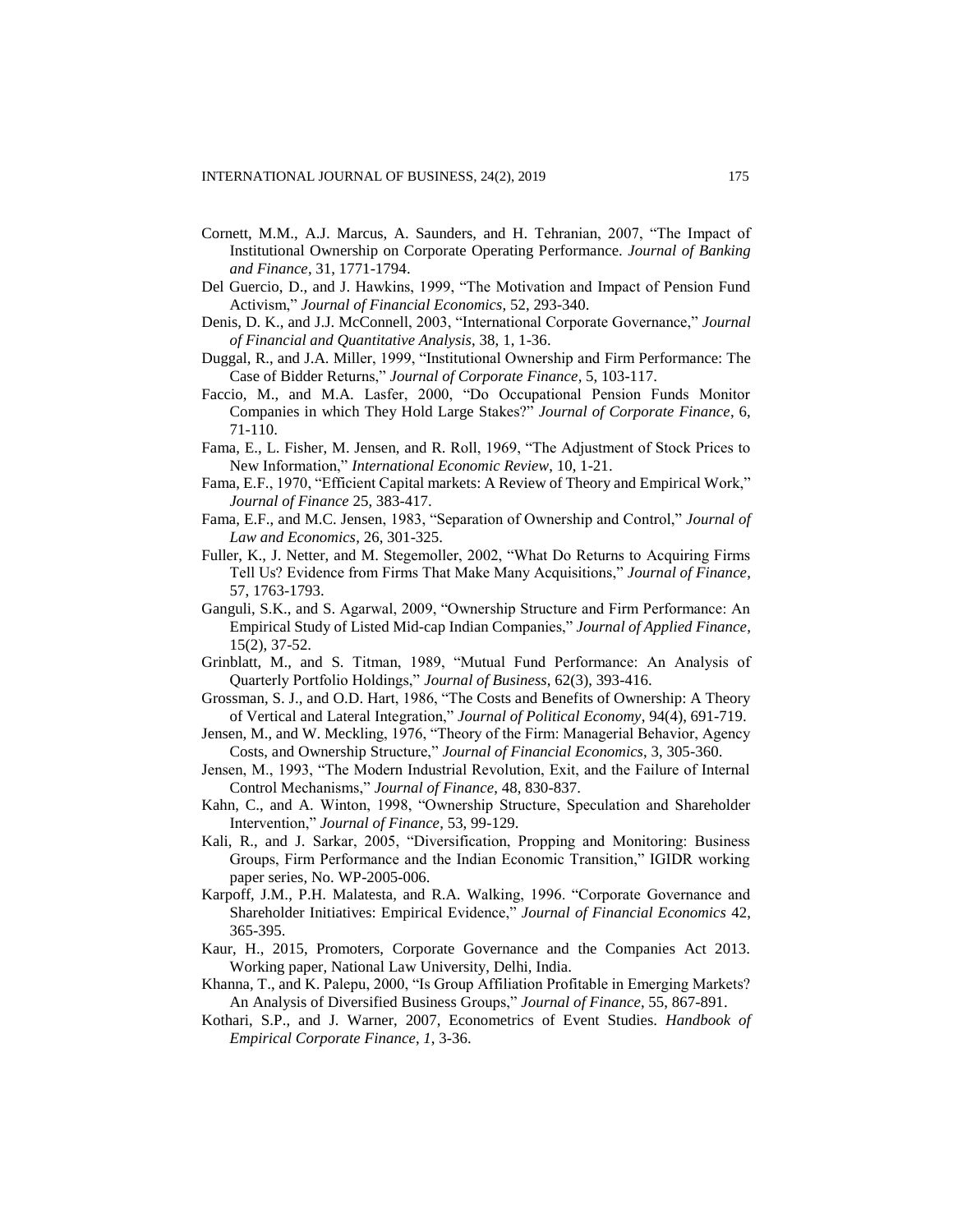- Kumar, M., 2013, "Propensity of Indian Private Firms to Use Leverage and Growth as Tools to Enhance Control by Promoters, Working Paper, IIFT, India.
- La Porta, R., F. Lopez, A. Shleifer, and R.W. Vishny, 1999, "Corporate Ownership around the World," *Journal of Finance*, 54, 471-517.
- Li, J., K. Lam, G. Quian, and Y. Fang, 2006, "The Effects of Institutional Ownership on Corporate Governance and Performance: An Empirical Assessment in Hong Kong," *Management International Review*, 46, 259-276.
- Ma, J., J.A. Pagan, and Y. Chu, 2009, "Abnormal Returns to Mergers and Acquisitions in Ten Asian Stock Markets," *International Journal of Business* 14(3), 235-250
- Manos, R., V. Murinde, and C.J. Green, 2007, "Leverage and Business Groups: Evidence from Indian Firms," *Journal of Economics and Business*, 59, 443-465.
- Maug, E., 1998, "Large Shareholders as Monitors: Is There a Trade-off between Liquidity and Control?" *Journal of Finance*, 53, 65-98
- McCahery, J.A., Z. Sautner, L.T. Starks, 2016, "Behind the Scenes: The Corporate Governance Preference of Institutional Investors," *Journal of Finance*, 71, 2905- 2932.
- McConnell, J.J., and H. Servaes, 1990, "Additional Evidence on Equity Ownership and Corporate Value," *Journal of Financial Economics*, 27, 595-612.
- Morck, R., A. Shleifer, and R. Vishny, 1988, "Management, Ownership, and Market Valuation: An Empirical Analysis," *Journal of Financial Economics*, 20, 293-315.
- Nesbitt, S.L., 1994, "Long-Term Rewards from Shareholder Activism: A Study of the' CalPERS effect," *Journal of Applied Corporate Finance*, 6, 75-80.
- Noe, T., 2002, "Investor Activism and Financial Market Structure," *The Review of Financial Studies* 15, 289–318.
- Prasanna, P.K., 2008, "Foreign Institutional Investors: Investment Preferences in India," *Journal of Administration and Governance*, 3(2), 40-51.
- Rajput, N., 2015, "Shareholder Types, Corporate Governance, and Firm Performance: An Anecdote from Indian Corporate Sector," *Asia Journal of Finance and Accounting*, 7(1), 45-63.
- Reserve Bank of India Statistics, 2018, Table 190: Net Investments for FIIs in the Indian Capital Market [Table]. In *Handbook of Statistics on the Indian Economy*. Retrieved fro[m https://dbie.rbi.org.in/DBIE/dbie.rbi?site=publications](https://dbie.rbi.org.in/DBIE/dbie.rbi?site=publications)
- Sahu, A.K., L.K. Vaswani, and A. Chakraborty, 2014, "Institutional Investments in India: A Review of the Literature," *The IUP Journal of Corporate Governance*, 13(2), 42- 59.
- Sarkar, J., and S. Sarkar, 1999, The Governance of Indian Corporates, in Kirit S. Parikh (ed.) *India Development Report, 1999-2000*. New Delhi: Oxford University Press.
- Sarkar, J., and S. Sarkar, 2000, "Large Shareholder Activism in Corporate Governance in Developing Countries: Evidence from India," *International Review of Finance*, September, 1, 161-194.
- Selarka, E., 2005, "Ownership Concentration and Firm Value: A Study from the Indian Corporate Sector," *Emerging Markets Finance and Trade,* 41, 83-108.
- Shleifer, A., and R.W. Vishny, 1986, "Large Shareholders and Corporate Control," *Journal of Political Economy*, 94, 461-488.
- Shleifer, A., and R.W. Vishny, 1997, "A Survey of Corporate Governance," *Journal of Finance*, 52, 737-783.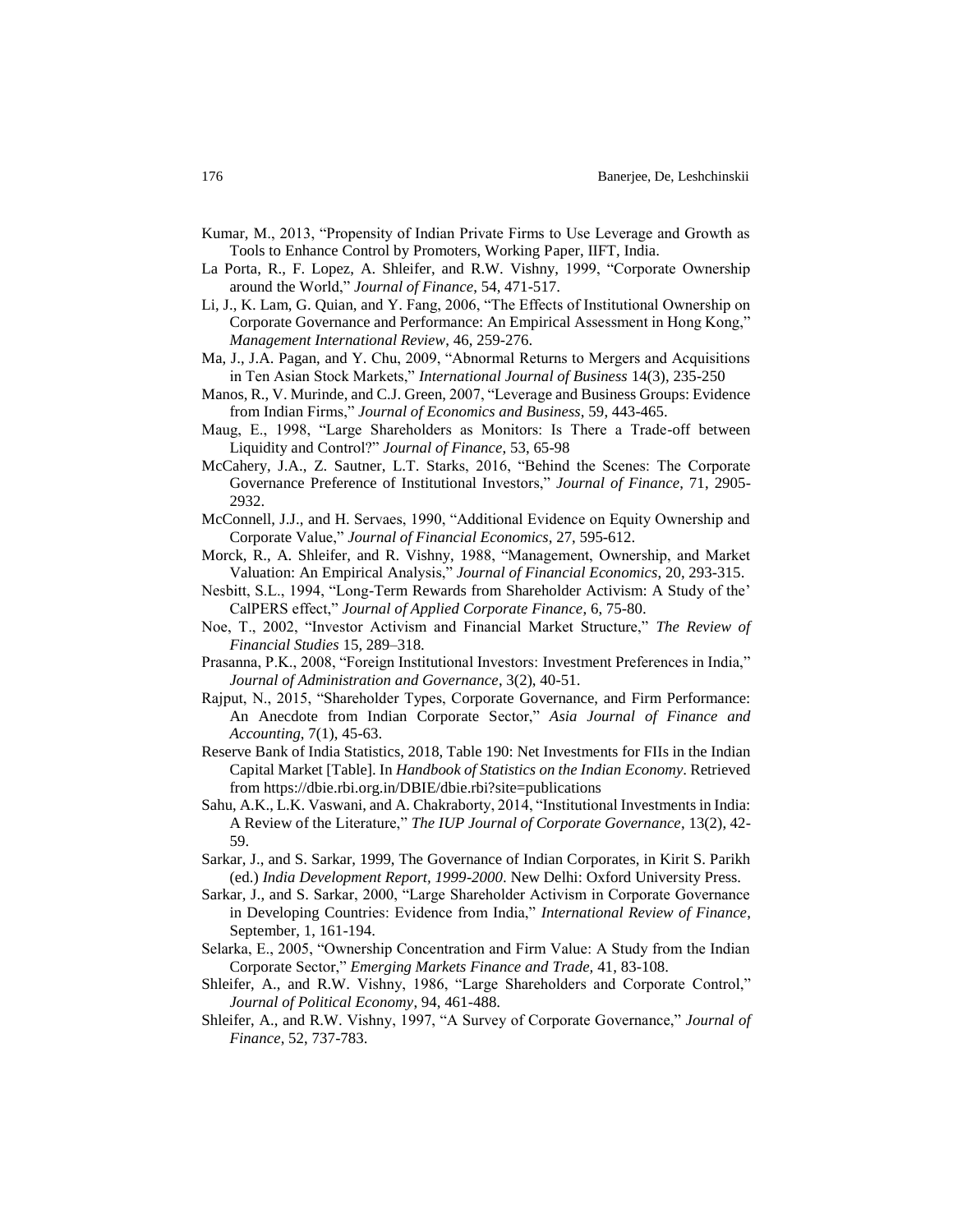- Smith, M., 1996, "Shareholder Activism by Institutional Investors. Evidence from CalPERS," *Journal of Finance*, 51, 227-252.
- Stulz, R., 1988, "Managerial Control of Voting Rights," *Journal of Financial Economics*, 20, 25-59.
- Tawiah, V.K., M. Benjamin, and J.E. Banns, 2015, "Nexus between Ownership Structures and Shareholders' Wealth," *International Journal of Multidisciplinary Research and Development*, 2, 4, 226-231.
- Varottil, U., 2012, "The Advent of Shareholder Activism in India," *Journal of Governance*, 1 (6), 582-628.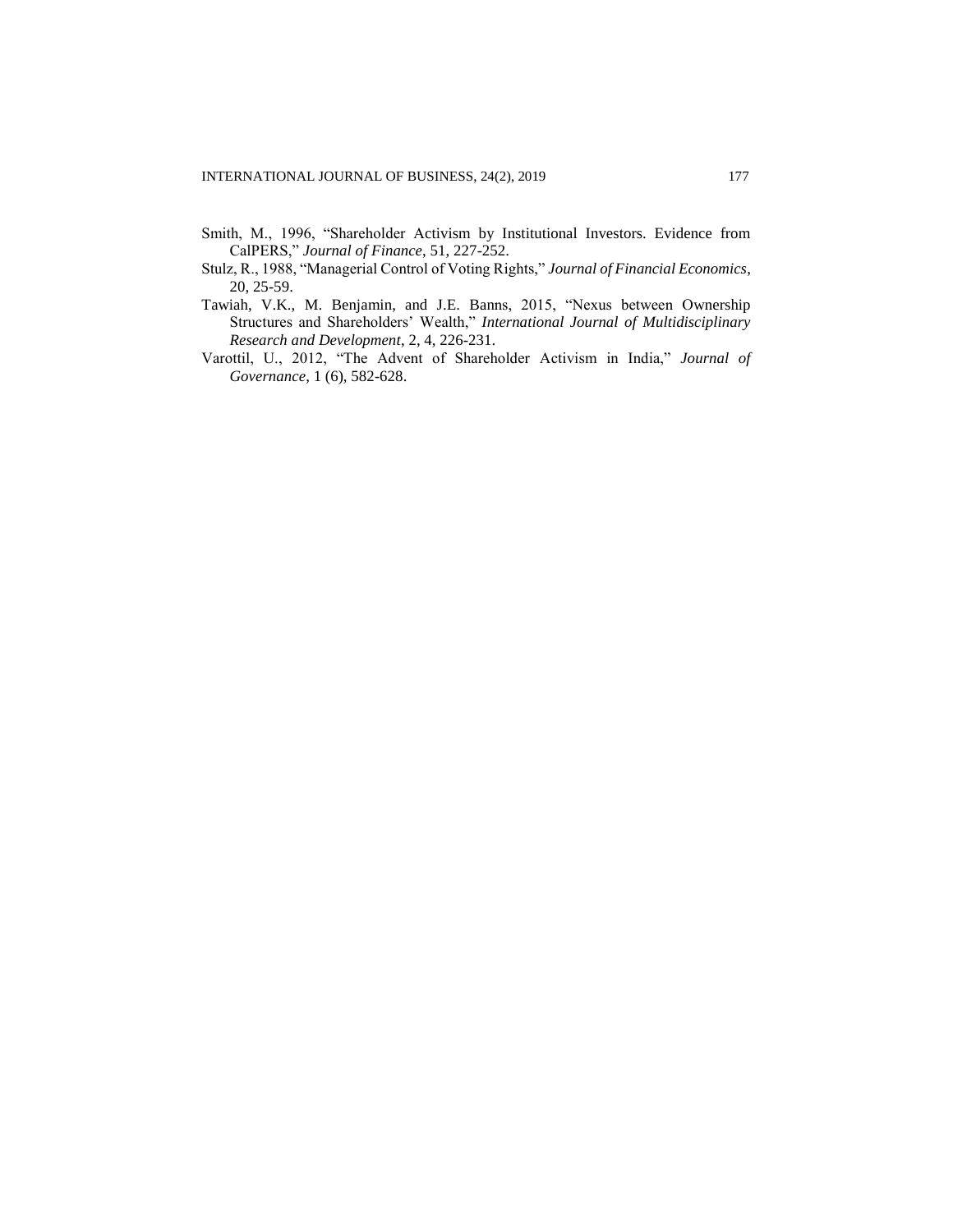| Variable                                                                                                               | Description                                                                                                                                                                                                                                                      | Source                                                    |
|------------------------------------------------------------------------------------------------------------------------|------------------------------------------------------------------------------------------------------------------------------------------------------------------------------------------------------------------------------------------------------------------|-----------------------------------------------------------|
| $100\%$ cash                                                                                                           | Indicator variable $= 1$ , if acquisition is paid only in cash                                                                                                                                                                                                   | <b>SDC</b>                                                |
| <b>Estimated</b> beta                                                                                                  | Beta of stock returns, estimated using daily stock and BSE index<br>returns from one year to 20 days prior to acquisition<br>announcement                                                                                                                        | Calculated using Prowess<br>Database and SDC              |
| 3-Day CARs                                                                                                             | Daily Cumulative Abnormal Returns calculated plus minus one<br>day around the announcement date as the difference between<br>company returns and predicted returns for this company based on<br>a market model with BSE Index used as a proxy for market returns | Calculated based on<br>Prowess Database and<br><b>SDC</b> |
| BHARs in the quarter of acquisition<br>announcement                                                                    | Buy and Hold Abnormal Returns in the quarter of acquisition<br>announcement calculated as the difference between company<br>returns and predicted returns for this company based on a market<br>model with BSE Index used as a proxy for market returns          | Calculated based on<br>Prowess Database and<br><b>SDC</b> |
| BHARs in the quarter after the<br>acquisition announcement                                                             | Same as above, but in the quarter after the announcement                                                                                                                                                                                                         | Calculated using Prowess<br>Database and SDC              |
| BHARs over one year after the quarter<br>of acquisition announcement                                                   | Same as above, but over one year after the quarter of acquisition<br>announcement                                                                                                                                                                                | <b>Calculated using Prowess</b><br>Database and SDC       |
| BHARs over two years after the quarter<br>of acquisition announcement                                                  | Same as above, but over two years after the quarter of acquisition<br>announcement                                                                                                                                                                               | Calculated using Prowess<br>Database and SDC              |
| BHARs over three years after the<br>quarter of acquisition announcement                                                | Same as above, but over two years after the quarter of acquisition<br>announcement                                                                                                                                                                               | Calculated using Prowess<br>Database and SDC              |
| BSE Returns in the quarter of<br>acquisition announcement                                                              | BSE Returns in the quarter of acquisition announcement                                                                                                                                                                                                           | Calculated using Prowess<br>Database and SDC              |
| BSE Returns in the quarter after the<br>acquisition announcement                                                       | BSE Returns in the quarter after the acquisition announcement                                                                                                                                                                                                    | Calculated using Prowess<br>Database and SDC              |
| Cumulative BSE Returns after the<br>quarter of acquisition announcement for<br>a period of time specified in the model | Cumulative quarterly returns of BSE Index calculated as the sum<br>of quarterly BSE returns starting in the quarter after acquisition<br>announcement                                                                                                            | <b>Calculated using Prowess</b><br>Database and SDC       |
| <b>Quarterly BSE Returns</b>                                                                                           | <b>Quarterly BSE Returns</b>                                                                                                                                                                                                                                     | Calculated using Prowess<br>Database                      |

# **Appendix** Definitions and sources of variables used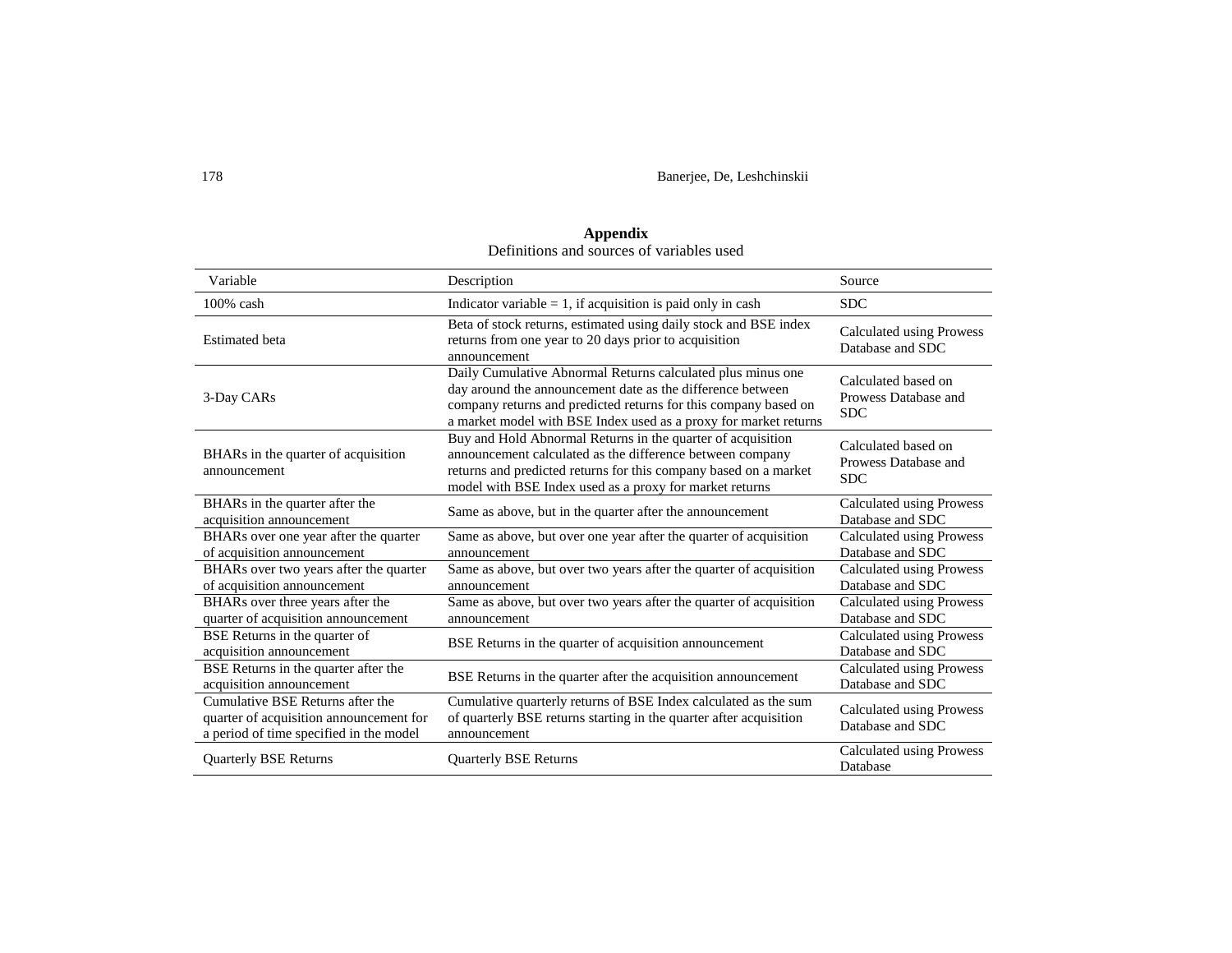| Variable                                                                                      | Description                                                                                                                                                                                                                                                        | Source                                              |
|-----------------------------------------------------------------------------------------------|--------------------------------------------------------------------------------------------------------------------------------------------------------------------------------------------------------------------------------------------------------------------|-----------------------------------------------------|
| BV per Share                                                                                  | Book value per share                                                                                                                                                                                                                                               | Prowess Database                                    |
| Low Activity Indicator                                                                        | Indicator Variable equals 1, if company's M&A activity in a year<br>of acquisition announcement belonged to bottom quartile                                                                                                                                        | Prowess Database,<br>Compustat, SDC                 |
| Stock Returns in the quarter of<br>acquisition announcement                                   | Stock Returns in the quarter of acquisition announcement                                                                                                                                                                                                           | Calculated using Prowess<br>Database and SDC        |
| Stock Returns in the quarter after the<br>acquisition announcement                            | Stock Returns in the quarter after the acquisition announcement                                                                                                                                                                                                    | <b>Calculated using Prowess</b><br>Database and SDC |
| Cumulative Stock Returns over one year<br>after the quarter of acquisition<br>announcement    | Cumulative Stock Returns calculated as the sum of four quarterly<br>BSE returns starting in the quarter after acquisition announcement                                                                                                                             | Calculated using Prowess<br>Database and SDC        |
| Cumulative Stock Returns over two<br>years after the quarter of acquisition<br>announcement   | Cumulative Stock Returns calculated as the sum of eight quarterly<br>BSE returns starting in the quarter after acquisition announcement                                                                                                                            | <b>Calculated using Prowess</b><br>Database and SDC |
| Cumulative Stock Returns over three<br>years after the quarter of acquisition<br>announcement | Cumulative Stock Returns calculated as the sum of twelve<br>quarterly BSE returns starting in the quarter after acquisition<br>announcement                                                                                                                        | <b>Calculated using Prowess</b><br>Database and SDC |
| Crossholding indicator                                                                        | Indicator Variable = $1$ if acquirer and target had same investors at<br>some point before acquisition announcement                                                                                                                                                | <b>Prowess Database</b>                             |
| <b>EPS</b>                                                                                    | Earnings per share in a quarter before acquisition announcement                                                                                                                                                                                                    | <b>Prowess Database</b>                             |
| <b>High Activity Indicator</b>                                                                | Indicator Variable equals 1, if company's M&A activity in a year<br>of acquisition announcement belonged to top quartile                                                                                                                                           | Prowess Database,<br>Compustat, SDC                 |
| The square of ownership % by all<br>institutions                                              | The square of ownership % by all institutional investors                                                                                                                                                                                                           | <b>Prowess Database</b>                             |
| Ownership % by institutions x Post<br>2005 Indicator                                          | Interactive term between Ownership % by all institutional<br>investors and post 2005 indicator variable                                                                                                                                                            | <b>Prowess Database</b>                             |
| Ownership % by all institutions                                                               | Ownership % by all institutional investors in a quarter before<br>acquisition announcement                                                                                                                                                                         | <b>Prowess Database</b>                             |
| Intercept                                                                                     | Regression intercept                                                                                                                                                                                                                                               | <b>Prowess Database</b>                             |
| Logarithm of activity index                                                                   | Proxy for activity in the industry sector (1 digit SIC code) in a<br>quarter before acquisition announcement. Equals total value of<br>M&A deals in a given 1-digit SIC code in a given year divided by<br>the total value of assets of all firms in this SIC code | Prowess Database,<br>Compustat, SDC                 |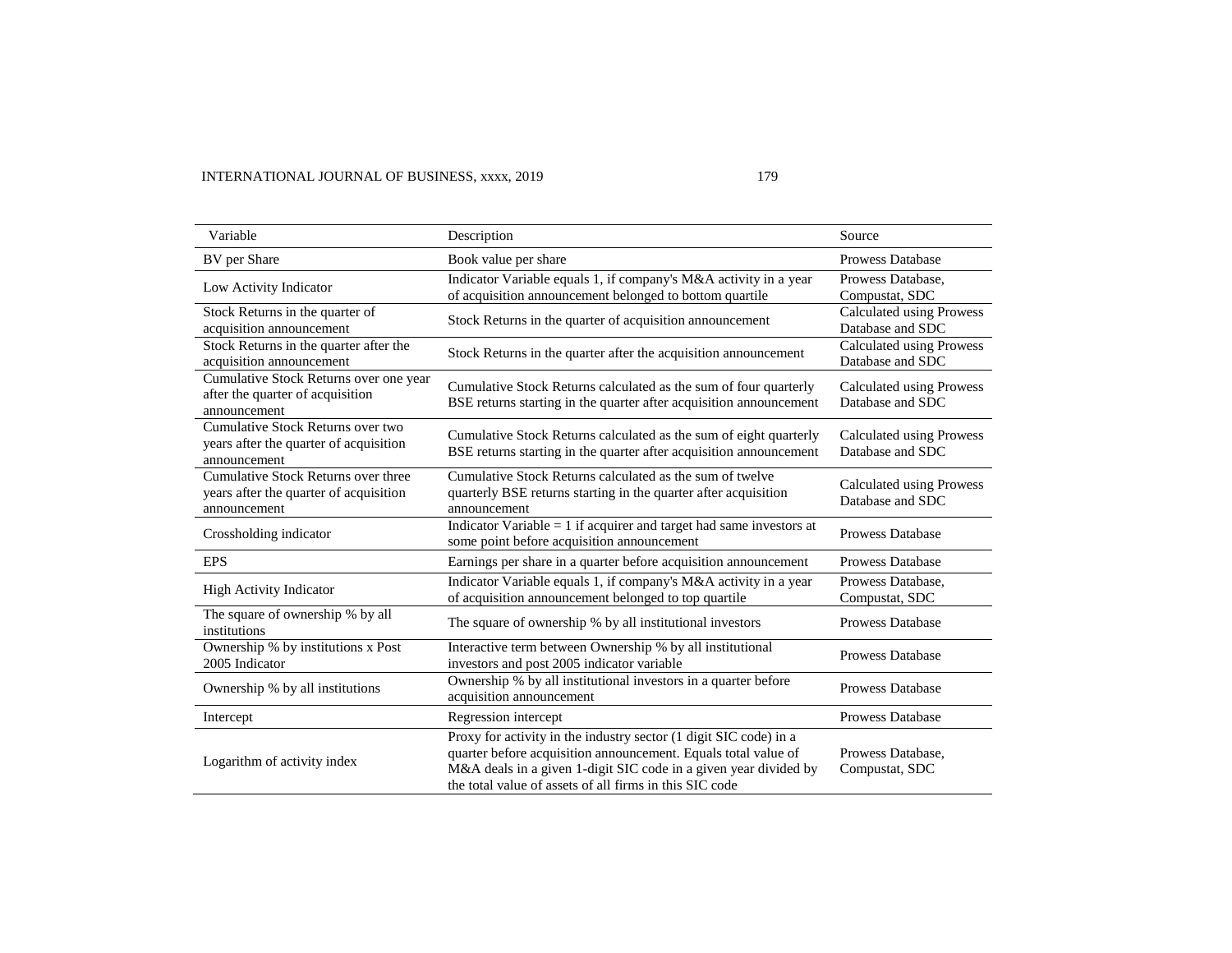180 Banerjee, De, Leshchinskii

| Variable                                                           | Description                                                                                                                                                     | Source                               |
|--------------------------------------------------------------------|-----------------------------------------------------------------------------------------------------------------------------------------------------------------|--------------------------------------|
| Logarithm of Acquirer's Market Cap                                 | Natural Logarithm of Acquirer's Market Capitalization measured<br>in Rupees                                                                                     | Calculated using Prowess<br>Database |
| Equity MTB Ratio in a quarter before<br>acquisition announcement   | Equity Market-to-Book ratio in a quarter before acquisition<br>announcement                                                                                     | <b>Prowess Database</b>              |
| Equity MTB Ratio in a quarter of<br>acquisition announcement       | Equity Market-to-Book ratio in a quarter of acquisition<br>announcement                                                                                         | <b>Prowess Database</b>              |
| Equity MTB Ratio one year after the<br>acquisition announcement    | Equity Market-to-Book Ratio one year after the acquisition<br>announcement                                                                                      | <b>Prowess Database</b>              |
| Equity MTB Ratio two years after the<br>acquisition announcement   | Equity Market-to-Book Ratio two years after the acquisition<br>announcement                                                                                     | <b>Prowess Database</b>              |
| Equity MTB Ratio three years after the<br>acquisition announcement | Equity Market-to-Book Ratio three years after the acquisition<br>announcement                                                                                   | <b>Prowess Database</b>              |
| <b>Acquirer's Market Cap</b>                                       | Acquirer's Market Capitalization measured in Rupees in a quarter<br>before acquisition announcement                                                             | <b>Prowess Database</b>              |
| Ownership % by corporate investors                                 | Ownership % by corporate investors in a quarter before<br>acquisition announcement                                                                              | <b>Prowess Database</b>              |
| Ownership % by foreign institutions                                | Ownership % by foreign institutional investors who are not<br>insiders in a quarter before acquisition announcement                                             | <b>Prowess Database</b>              |
| Ownership % by outside individual<br>investors                     | Ownership % by outside individual investors in a quarter before<br>acquisition announcement                                                                     | <b>Prowess Database</b>              |
| Ownership % by others                                              | Ownership % by others in a quarter before acquisition<br>announcement                                                                                           | <b>Prowess Database</b>              |
| Overlap Indicator                                                  | Indicator Variable $= 1$ if more than one acquisition was announced<br>within the last three years before the quarter of a current<br>acquisition announcement  | <b>Prowess Database</b>              |
| P/E Ratio                                                          | Price/Earnings ratio in a quarter before acquisition announcement                                                                                               | <b>Prowess Database</b>              |
| Post 2005 Indicator                                                | Indicator variable $= 1$ , if acquisition was announced after January<br>1,2006                                                                                 | <b>SDC</b>                           |
| Post-Merger Indicator                                              | Indicator $\overline{Variable} = 1$ if there was another acquisition within the<br>last three years before the quarter of a current acquisition<br>announcement | <b>Prowess Database</b>              |
| Price                                                              | Price per share                                                                                                                                                 | <b>Prowess Database</b>              |